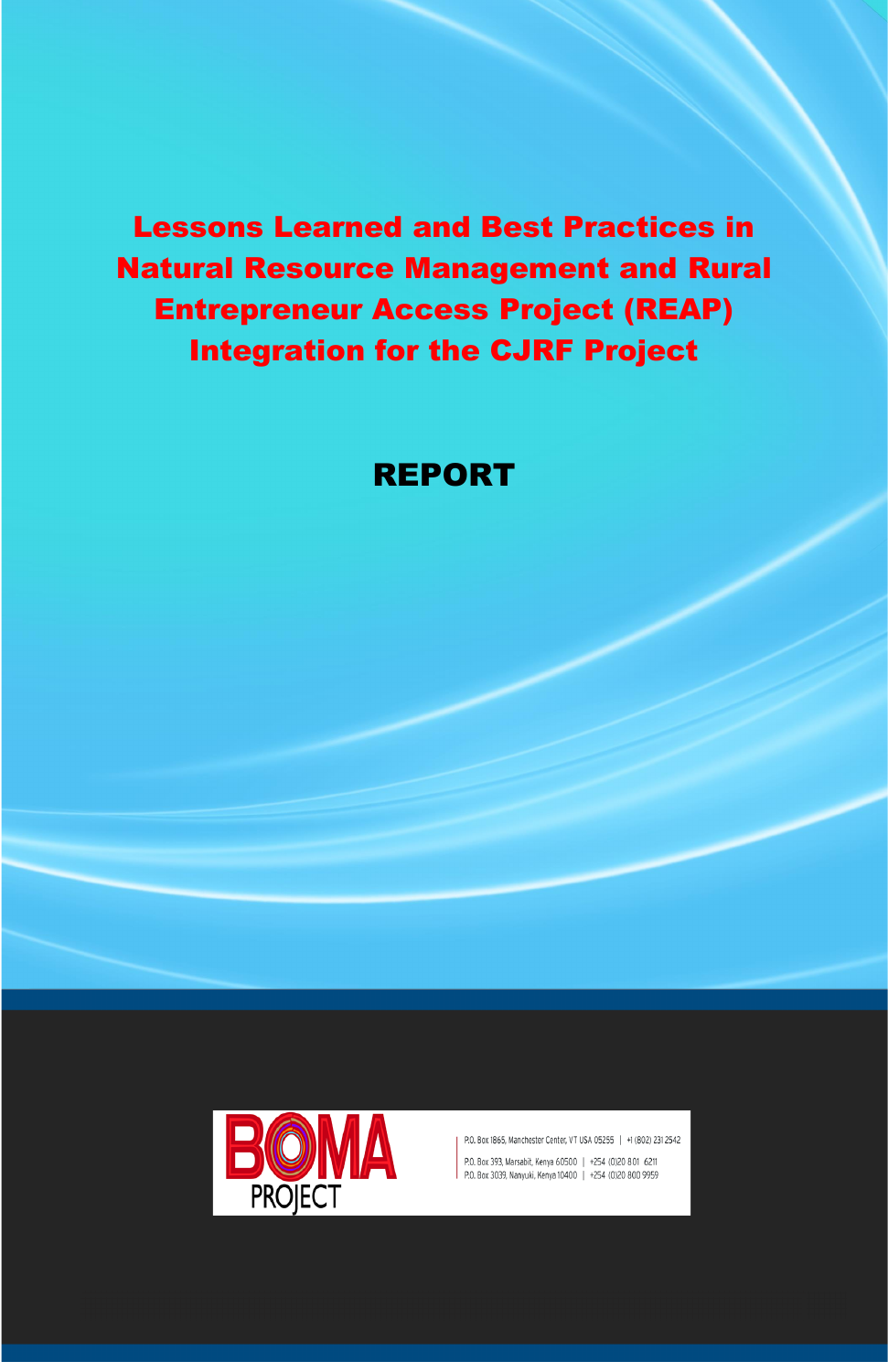

# <span id="page-1-0"></span>**Acronyms**

| <b>ASAL:</b>   | Arid and Semi-Arid Lands.                                              |
|----------------|------------------------------------------------------------------------|
| <b>CFAs:</b>   | <b>Community Forest Associations.</b>                                  |
| CGR:           | <b>Community Group Ranches.</b>                                        |
| CJRF:          | Climate Justice Resilience Fund.                                       |
| EMC:           | Environmental management committees.                                   |
| <b>EMCA:</b>   | Environmental management and Coordination Act.                         |
| FAO:           | Food and Agriculture Organization.                                     |
| <b>FGDS:</b>   | Focus Group Discussion.                                                |
| ILRI:          | International Livestock Research Institute.                            |
| <b>IMPACT:</b> | Indigenous Movement for Peace Advancement and Conflict Transformation. |
| KFS:           | Kenya Forest Services.                                                 |
| KII:           | Key Informant Interview.                                               |
| KWS:           | Kenya Wildlife Service.                                                |
| <b>NDMA:</b>   | National Drought Management Authority.                                 |
| NGO:           | Nongovernmental Organizations.                                         |
| NRM:           | Natural resource management.                                           |
| NRT:           | Northern Rangeland Trust.                                              |
| <b>REAP:</b>   | Rural Entrepreneurship Access Project.                                 |
| <b>SACOs:</b>  | Savings and Credits Organizations.                                     |
| <b>SDGs:</b>   | Sustainable Development goals.                                         |
| <b>SMEs:</b>   | <b>Small Scale Enterprises.</b>                                        |
| <b>WRUAs:</b>  | <b>Water Resources User Associations.</b>                              |
| WUA:           | <b>Water User Associations.</b>                                        |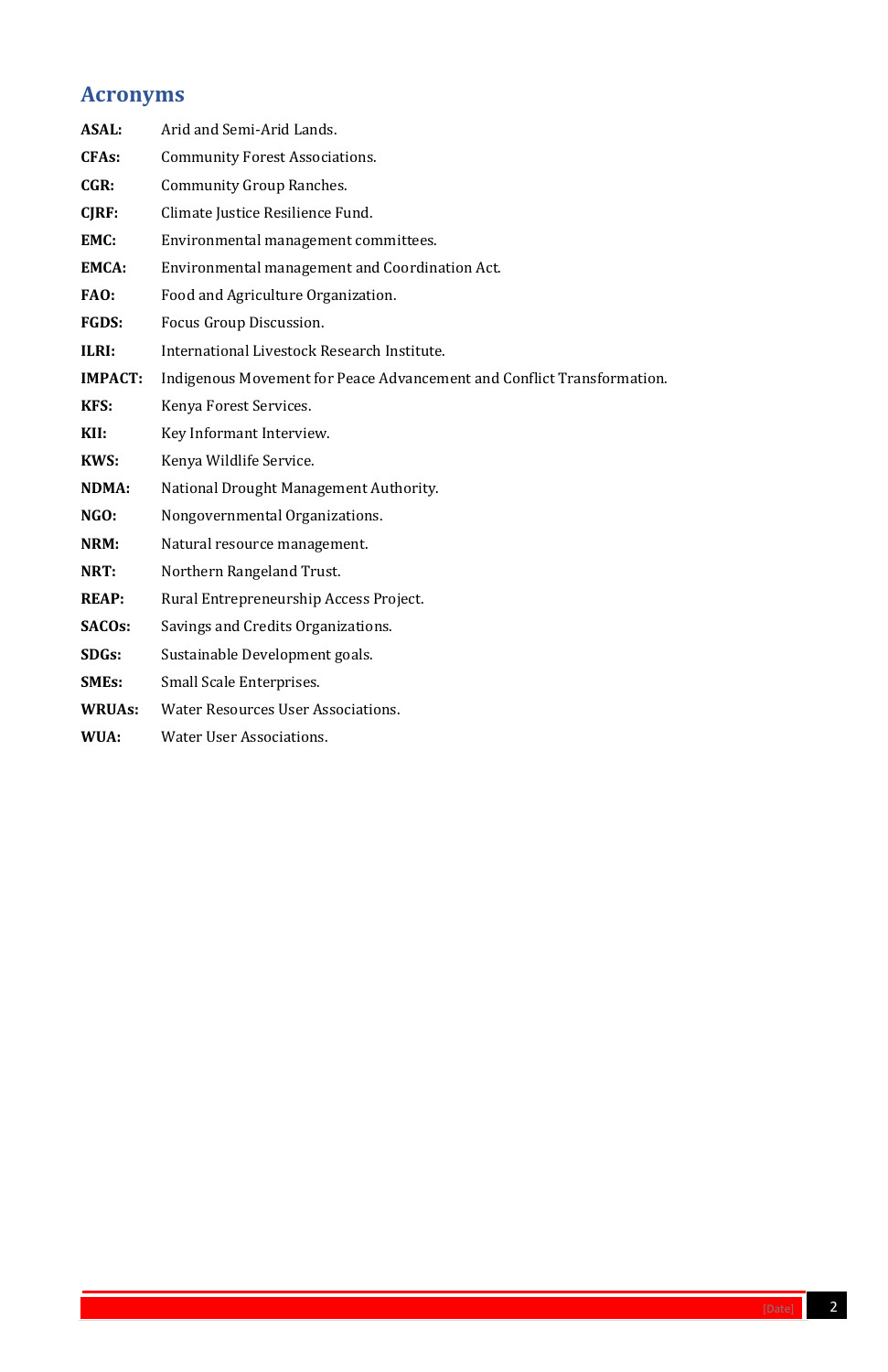

# **Acknowledgement**

<span id="page-2-0"></span>This report has been prepared by Dr. Francis Opiyo as the lead consultant together with his team Jacob and Bob. First and foremost, many thanks to BOMA Project team for their invaluable contributions of technical expertise and information throughout the production of this report.

Special thanks go to BOMA Project team, David Kanda, Paul Bolo, Guyo Wako, Dorcas Ekalale, Lisa Mwamburi and Stephen Leshorono, who provided technical and logistical support throughout the study. We also appreciate technical inputs from Brenda Schuster and the BOMA Project, Kenya Country Director, Dr. Sam Owilly. The team acknowledges the Samburu County Government officials and NRM stakeholders for their significant contribution in the interviews, and the community members who participated in the focus group discussions and household survey.

**The BOMA Project**

Kenya Headquarters P.O Box 48932 - 00100, Nairobi Telephone: +254 (0)20 800 9959

**Disclaimer:** *This study report has been produced at the request of BOMA project. The opinions expressed are those of the Consultants, and do not necessarily reflect those of the BOMA project and partners. Responsibility for the opinions expressed in this report rests solely with the authors.*

**March © 2022**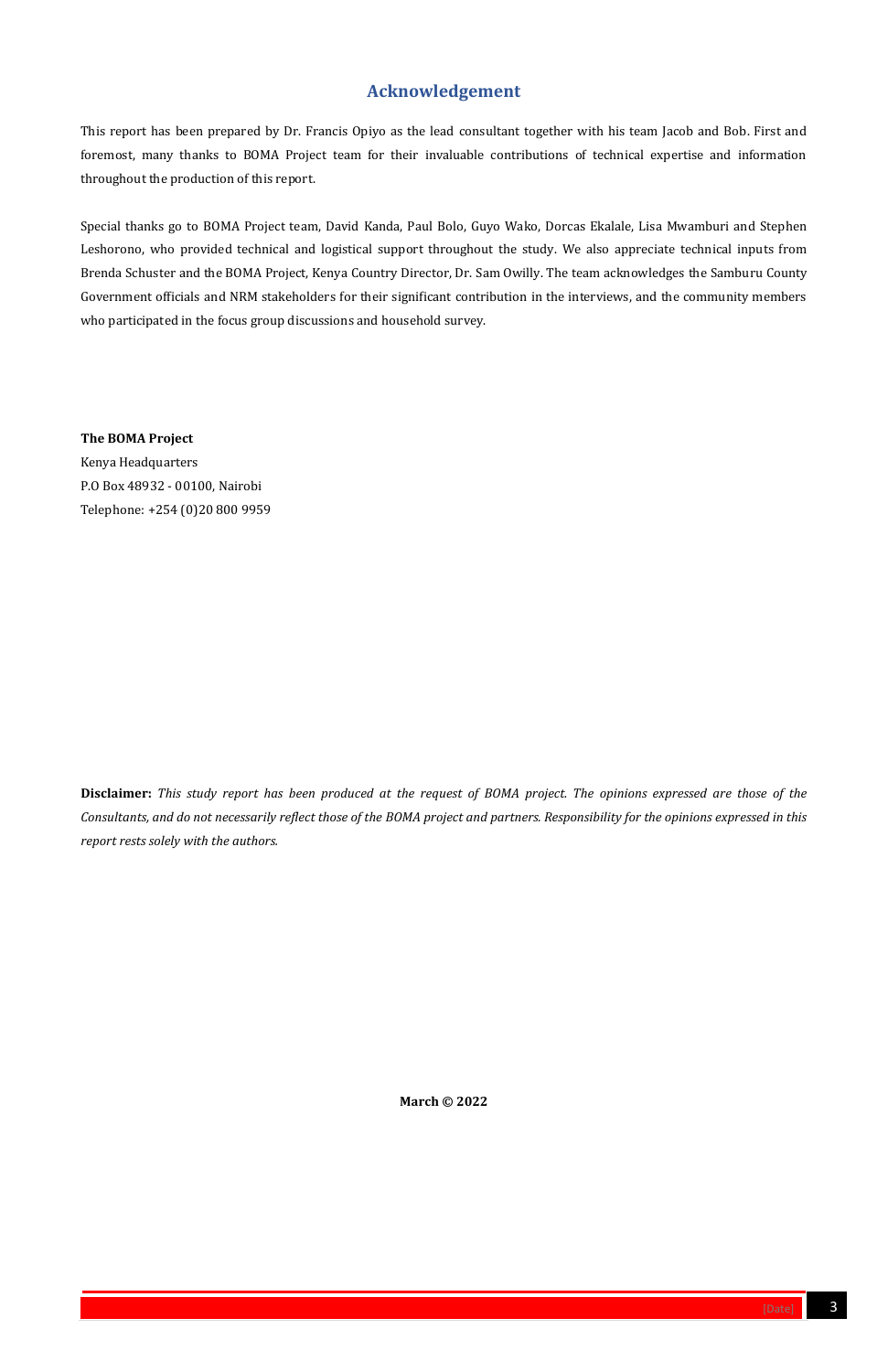# **Contents**

|--|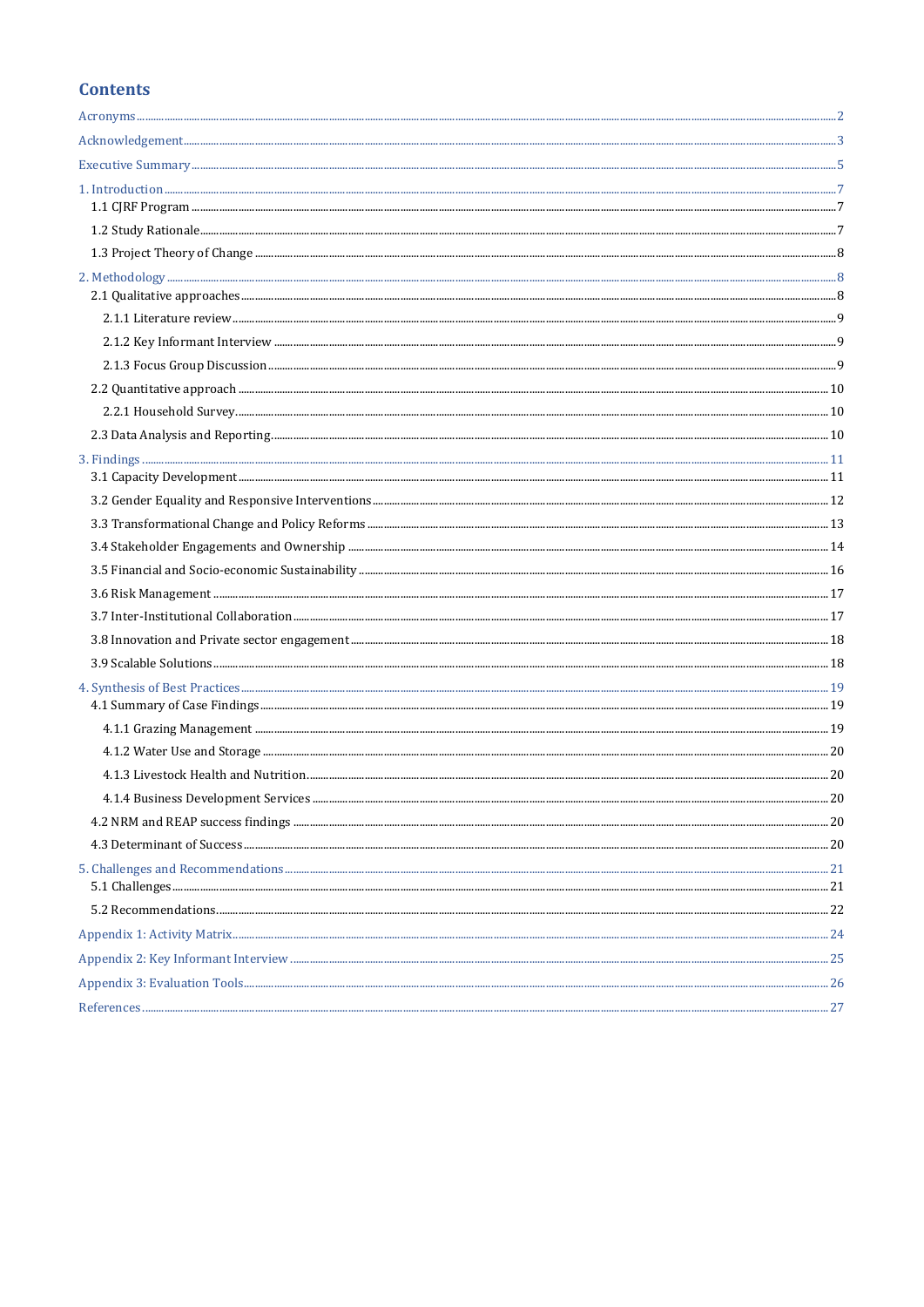

# <span id="page-4-0"></span>**Executive Summary**

**Background:** This report document lessons learnt and best practices from NRM program that targeted BOMA's REAP beneficiaries in Samburu County, Kenya. The BOMA NRM/CJRF project objectives were two-fold: i) to increase BOMA's capacity to embed best practice NRM and climate resilience learning in its programs, and ii) to increase the capacity of 2,100 BOMA women to influence NRM policy and practices and gain access to climate, NRM and resilience information and services.

**Study Approach:** Both qualitative and quantitative approaches were used to collect data and information. The documentation followed a deductive analytical process to draw the conclusions. Lessons learnt and best practices are inferences made from study key findings under the following overreaching themes: *capacity development, gender equality and responsiveness, transformational change and policy reforms, stakeholders' engagement, community and government ownership, financial and socio-economic sustainability, risk management systems, inter-institutional collaboration, innovation and private sector engagement* and *scalable solutions.*

Lessons learned was defined as "generalizations based on evaluation experiences with projects, programs, or policies that abstract from the specific circumstances to broader situations" (OECD 2002). On the other hand, best practices have been defined to mean successful initiatives which have a demonstrable and tangible potential impact on improving people's quality of life; and are the result of effective partnerships between BOMA project and partners.

**Key Findings:** The findings are from data and information collected, but lesson learned, and best practises have been deduced from both intended and unintended discerned from the intervention as opposed to the project *Ab initio*.

**In capacity development,** the NRM trainings undertaken exposed BOMA Project staff to the required knowledge and information to effectively champion climate justice, natural resources conservation, women rights, and support of climate resilient livelihoods through REAP. The training changed the mind set on conservation, management, and sustainable use of natural resources within the area of operation. The field officers interviewed responded that they were able to incorporate NRM messaging during business mentorship and coaching sessions. Similarly, interview with a mentor in charge of groups from *Lodokejek* and *Kirimon,* established that community members were eager to join the trainings including the non-BOMA project participants. For the REAP beneficiaries, the NRM trainings gained led to establishment of nature-based enterprise such as apiculture, nursery establishment, and *Aloe species* production. At household level, an overwhelming 99% of respondents reported having satisfied with the trainings and achieved fair knowledge in NRM and women's role and rights in environmental conservation and management.

**For gender equality and responsive interventions,** household survey undertaken revealed that BOMA trained women reported awareness of various community structures they can join to cascade their knowledge in NRM. Women that were aware of Forest Management Committees constitute 82.9% of the respondents, 65.1% were aware of grazing land management committees, 56.4% were aware of the WRUAs while only 5% were not aware of any local NRM structures. In the six FGDs conducted, the discussants reported awareness of forest management committees. The project participants interviewed mentioned that they are currently joining and registering in the local NRM management committees and associations for policy influencing and taking leadership roles. In addition, there has been improved representation of women in leadership roles in the local committees. In the existing NRM committees (CFAs and Water User Associations) a total of 404 women officially got registered as members of various NRM committee and user right groups including taking management committees leadership position.

**Under stakeholder engagement,** BOMA partnered with relevant stakeholders during the NRM training. A joint project technical steering committee was formed, and partners complemented each other. Synergies throughout the implementation informed good practices. It enhanced information sharing and peer learning across partner organizations. Stakeholders' engagement also enhanced complementarity of activities. However, the partners lacked a joint coordination framework and work plan during the implementation which led to some extent duplication of activities. BOMA also recognized the importance and existence of community local structure in advancing learning in NRM. These included the Community Forest Associations (CFAs), Community environmental management committees and Water user associations. During HH survey, more than 97% of respondent reported having satisfied with the contribution and roles of the county government and partner stakeholders in safeguarding and securing natural resources. Those who remained undecided were 2% while those reporting dissatisfaction were only 1% of the total respondents.

**To address transformational change**, the program led to creation of awareness of women's right in NRM and currently more women have risen to leadership roles in NRM. BOMA Project team trained women have joined community structures championing NRM. In addition, the county government are currently adopting the climate change policies. The policies that are currently under county assembly review are *Samburu County Rangeland management policy*; *Samburu County Forest Conservation policy* and *Samburu County wetland/water tower conservation policy.* At community level, women have adopted adaptive climate resilient practices through diversification of sources of livelihood. Based on survey results more than 96% of respondents reported having been engaged in NRM policy awareness creation while 88% were familiar with policies on EMCA.

Based on patriarchal nature of the targeted community, the NRM training program championed gender mainstreaming in development and NRM which is in line with the sustainable development goal (SDG 5) number five. During FGDs, women reported having risen to community leadership roles. The formation of savings groups and corresponding registration to SACCOs is trajectory for financial and socio-economic sustainability. BOMA also ensured capacity development both at the head office and cluster office through staff training, training of mentors and provision of navigation motorbikes to mentors across all training locations to address logistical challenges. This study revealed that 90% of the respondents agreed that currently women have championed on climate smart nature-based enterprises over men. Those in the savings groups have access to credit and loan services to start tree nursery, bead making, forage production and making of animal feed blocks among others. Those who still don't believe that women own most of such enterprises were less than 8% while those who reported not aware were merely 2%.

**Lessons Learned:** The use of community-based mentors as trainers enabled project beneficiaries to develop a lot of interest and actively participate in the NRM initiatives. It allowed for easy expression of the training items into the participants' local language. Being one of their own, it allowed remorseful atmosphere for mutual understanding and mono-cultural communication throughout the training. These therefore improved participants' interest and reduced miner prejudices during the trainings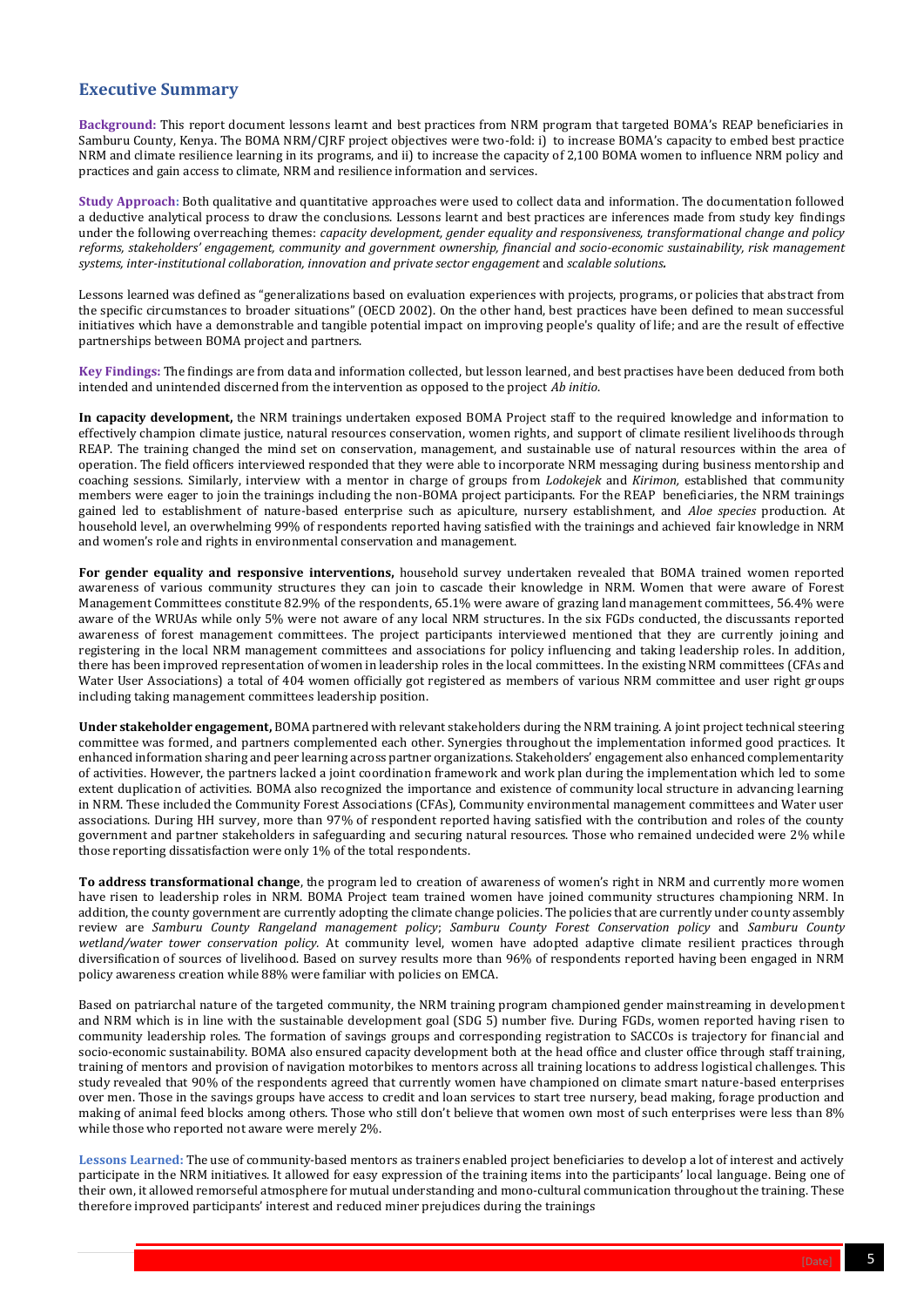

There was effective engagement of community, especially women from the onset with the right livelihood diversification trainings and knowledge for effective climate adaptation and transformational change. The active participation of women in the local level technical forums also provide an excellent opportunity to influence policy reforms. The discussion with two CFAs during the study reaffirmed BOMA NRM trained women active involvement in environmental and water resources conservation campaigns in the community.

Similarly, the community from which BOMA NRM participants come from are aggressive and eager to embrace adult learning. From the Six *FGDs* conducted, the discussants reported having a lot of interest in learning NRM practices. The CFA in *Naramat* through their chairperson reported having gained a lot of experience in one eco-tourism they attended in *Garbatula* in *Isiolo*. The study also established that both men and women who are non-BOMA project members are reaching out to the committees to learn and share knowledge in NRM practices.

Currently, the county government of Samburu is in the process of adopting climate change policy. Some of the policies under county assembly review for Government adoption are Samburu County Rangeland management policy, Samburu County Forest Conservation policy and water tower conservation policy among others. The prolonged drought (nearly more than a year) have discouraged purchases of the seedlings for planting by the private individuals and the Kenya forest service. Many NRM participants have embraced leadership positions in their respective groups the actual number of women in leadership position within the local community NRM structured wasn't established.

**Best Practises:** Leveraging on synergies with development partners and strategic involvement of government line ministry provided a pathway for sustainability. Consultative meetings and creation of a joint project steering committee with partner stakeholders allowed for information sharing and learning. Building the capacity of BOMA project staff and indigenous community members/mentors to train participants fast-tracked the learning progress since they share not only common dialect but also cultural practices.

The consultative meetings at the project inception involved both men and women. This provided a trajectory through which men were able to express their views and concerns on women involvement on NRM. This allowed men to feel part of the programme even if it was targeting women. Hence, it eliminated prejudices and perception of men feeling neglected from the programme. It was a good practice by BOMA mainstreaming SDGs 5 in their development programming for "Achieving gender equality and empower all women and girls".

**Determinant of Success:** The determinant of success factors in the NRM implementation were identified which are linked to strong partnership and collaboration between BOMA, State and Non-state actors working in the targeted locations. Capacity building of the BOMA staff on NRM and REAP, creation of savings groups and use of existing local structures, willingness of County government to adopt climate change policies and the two third gender policy in their programmes were some of the key determinants of success. Information from survey indicated optimal level of commitment that whiffs sustainability with state actors and none-state toping the ladder by 81.6%, 78.5%, for WRUAs/WUAs and KFS respectively. These are being closely followed by NGOs at 54.2% and WARMA at 41.1% while Kenya water tower agency, financial institutions and NEMA level of commitment were reported at 20.2%, 9.7% and 1.9% respectively.

**Recommendations:** BOMA project should adopt integrated NRM approaches to respond to climate related challenges effectively. The approaches like layering NRM on REAP cohorts are short-term and are meant to cover the lean season with the hope that the effects transcend beyond the period of the implementation. An integrated NRM approaches on the other hand which promote more proactive adaptation and anticipatory approaches would be more effective in building communities' resilience to climate change. An integrated approaches will definitely promote self-reliance while at the same time protecting the natural, agricultural, livestock and entrepreneurship resource to ensure food security/ resilience to drought and overall effects of climate change.

BOMA project should continue to liaise with partners particularly the programme line ministries to provide technical support services to beneficiaries across all the locations targeted by the project actions. The participants of NRM trainings had fair knowledge and experience in climate smart nature-based enterprises which if coupled with adequate technical support it would improve on their productivity and livelihoods in beneficiary households. There is also the need for development actors involved in NRM to come together around a coherent set of strategies and implementation framework.

BOMA should mainstream a more social inclusive intervention especially in capacity building and awareness creation response in the future programming. Shared knowledge between men and women will build a steady ground for behavioural change and transformation to a more knowledgeable resilient community. It should also redesign trainings to fit inclusion. It should take into consideration target groups with hearing and seeing impairments among other forms of disability that may hinder such learning approach. Though yet to be implemented, there is stills room to adjust and meet measures addressing inclusion.

**Conclusion:** The lesson learned, best practices and conclusions documented in this report can serve as leads towards acknowledging the importance of the NRM interventions for enhancing climate resilience in ASALs of Kenya. Finally, addressing the issues of NRM capacity among women who plays a critical role in influencing NRM policies, conservation and management practices was found to be critical as confirmed by project participants. The contextual risks which include COVID-19, outbreak of desert locust, ongoing drought situation in Samburu County are discussed in the report. Other programmatic risks such as lack of Complaints and Feedback Mechanisms (CFM) have been highlighted to enhance accountability, transparency, empowerment, monitoring and evaluation, and programme improvement, and to provide early warning of any impending challenge in future NRM interventions.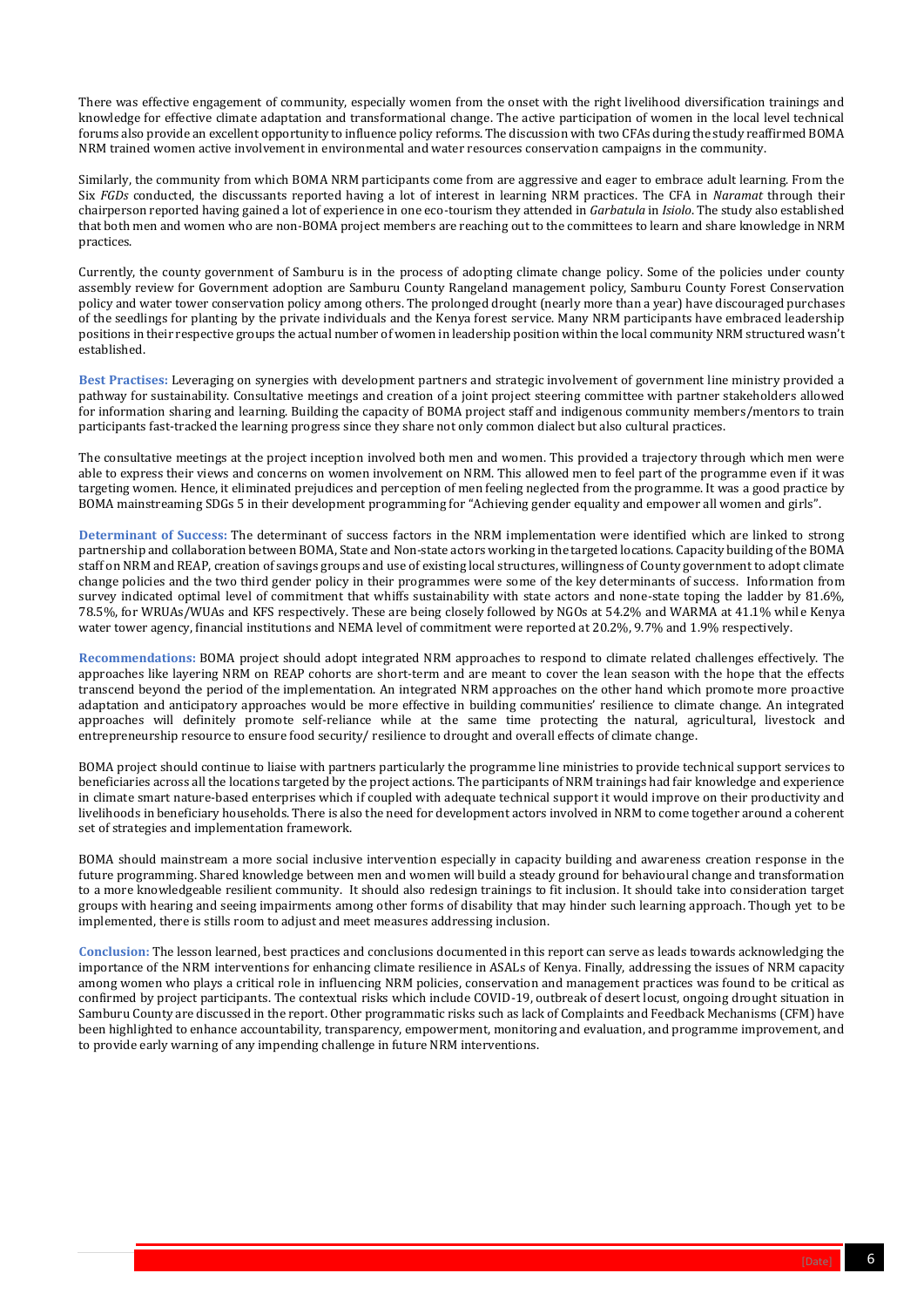# <span id="page-6-0"></span>**1. Introduction**

# <span id="page-6-1"></span>**1.1 CJRF Program**

In September 2020, BOMA project initiated a programme with an objective to increase BOMA's capacity to embed best practice NRM and climate resilience learning in its programs, and also to enhance the capacity of 2,100 BOMA women to influence NRM policy and practices and gain access to climate, NRM and resilience information and services. The NRM interventions which was a major part of the program were layered on Rural Entrepreneur Access Project (REAP) activities aimed at increasing and enhancing capacity of REAP participants through trainings, set up and management of nature-based enterprise and capacity development. This was to ultimately enable targeted persons to participate in the management and governance of local NRM institution's affairs and activities including institutional governance, and decision-making processes.

In the course of project implementation, BOMA project used customized modules and experiential learning tools to deliver micro-trainings to build capacity of women enrolled under REAP - to enhance their knowledge on sustainable use and management of land, water, and pasture. To achieve this, BOMA collaborated with the Samburu County government extension officers from the departments of livestock production, water, and environment in the respective wards to leverage their technical expertise in delivering the trainings and supporting the women to come up with resource use maps and plans. The training modules focused on resource mapping, communal land use planning, water resource management, climate change adaptation, conflict management and drought early warning as critical areas in ensuring peaceful co-existence and sustainable use of resources among the communities<sup>1</sup>.

The 36-months strategic project was funded through Climate justice Resilient Fund (CJRF) and was implemented in partnership with Samburu County government department of Natural Resources, Water, and Energy, and collaboration with relevant government agencies, non-state actors and local institutions. The key partner institutions were Community Forest Association (CFA), Water resource user Association (WRUA), grazing land management committee, and community group ranches among other stakeholders. At county level, BOMA partnered with Kenya Forest Service (KFS), Kenya Wildlife Service (KWS), National Drought Management Authority (NDMA), Ministry of Environment water and Energy, and County department of livestock production. This in addition to non-state actors which include Food and Agriculture organization (FAO), Mercy Corps, and IMPACT, Christian Aid and Caritas *Samburu*. The private sector investment actors involved in the project were Samburu Beekeepers producer and marketing cooperatives, Samburu Dairy Producers and Marketing Cooperative and *Ngarri* tree Nursery.

The trained participants are the change agents that lead and influence their communities in advocating for NRM practices. Through the two-year mentorship period, the intervention has also improved linkages between the women, their leaders, community organizations and County government. These interventions ensured that participants are part of the evolution in participatory management of land, water, and pasture<sup>2</sup>. The programme has also promoted the principles of climate Justice which include but not limited to gender equality and equity, participatory decisions making in climate change, transparency, and accountability, respect for human rights and protection.

# <span id="page-6-2"></span>**1.2 Study Rationale**

BOMA together with other partners working in the Arid and semi-arid lands (ASALs) of Samburu County have supported projects on NRM and climate change resilience. However, lessons learned have often not been documented and properly communicated. The available project reports tend to get lost, and lessons learned, and good practises are forgotten. There is no doubt that many practitioners shy away from reading lengthy reports generated in most NRM and climate change programmes in ASALs. The paucity of highly synthesized lesson learned, and documentation of good practices undermines the effectiveness of funded projects. It is against this background that BOMA project commissioned this study. The lessons learned, and good practises documentation are captured in the integrated natural resource management and graduation model (REAP) program in the dry lands of Kenya, as it focuses on community NRM, climate-supportive and climate-resilient livelihoods and women's rights.

Natural resources are a critical component of ASALs livelihood systems, with most of the pastoralist like the case of Samburu's is anchored on natural resource base. Given the high reliance upon a limited natural resource base and impact of climate change, the productivity of these resources such as land, water and pasture are critical for the overall wellbeing of women and their communities. Equitable access to and sustainable use of these resources is one way of unlocking the development potential in ASALs. Sustainable utilization of NRM by communities through climate smart nature-based enterprises in a pathway to climate change adaptation.

This lesson learned report document how REAP's participants, specifically women were able to apply the knowledge and skills gained

through this CJRF project interventions. Best practices on grazing management systems and improvement, water use and storage, livestock health and nutrition, business development services targeting livestock owners and other homegrown innovative climate resilient approaches are also documented. The learning and documentation exercise has explored the various overreaching themes on motivations for engaging in NRM activities, community, stakeholder and government engagement and ownership, transformational change that include policy reforms, gender dimensions, capacity development, financial and socio-economic sustainability, collaboration, innovation and as well as opportunities for sustainability of NRM activities.

The Organisation for Economic Co-operation and Development (OECD) defines lessons learned as "Generalizations based on evaluation experiences with projects, programs, or policies that abstract from the specific circumstances to broader situations" (OECD, 2002)<sup>3</sup>. Though "Best Practise" is defined as example of outstanding contributions to improving the living environment. In this report, it has been

<sup>1</sup> BOMA CJRF participants field practicum report

<sup>2</sup> BOMA CJRF project proposal

<sup>3</sup> Organization for Economic Co-operation and Development (OECD)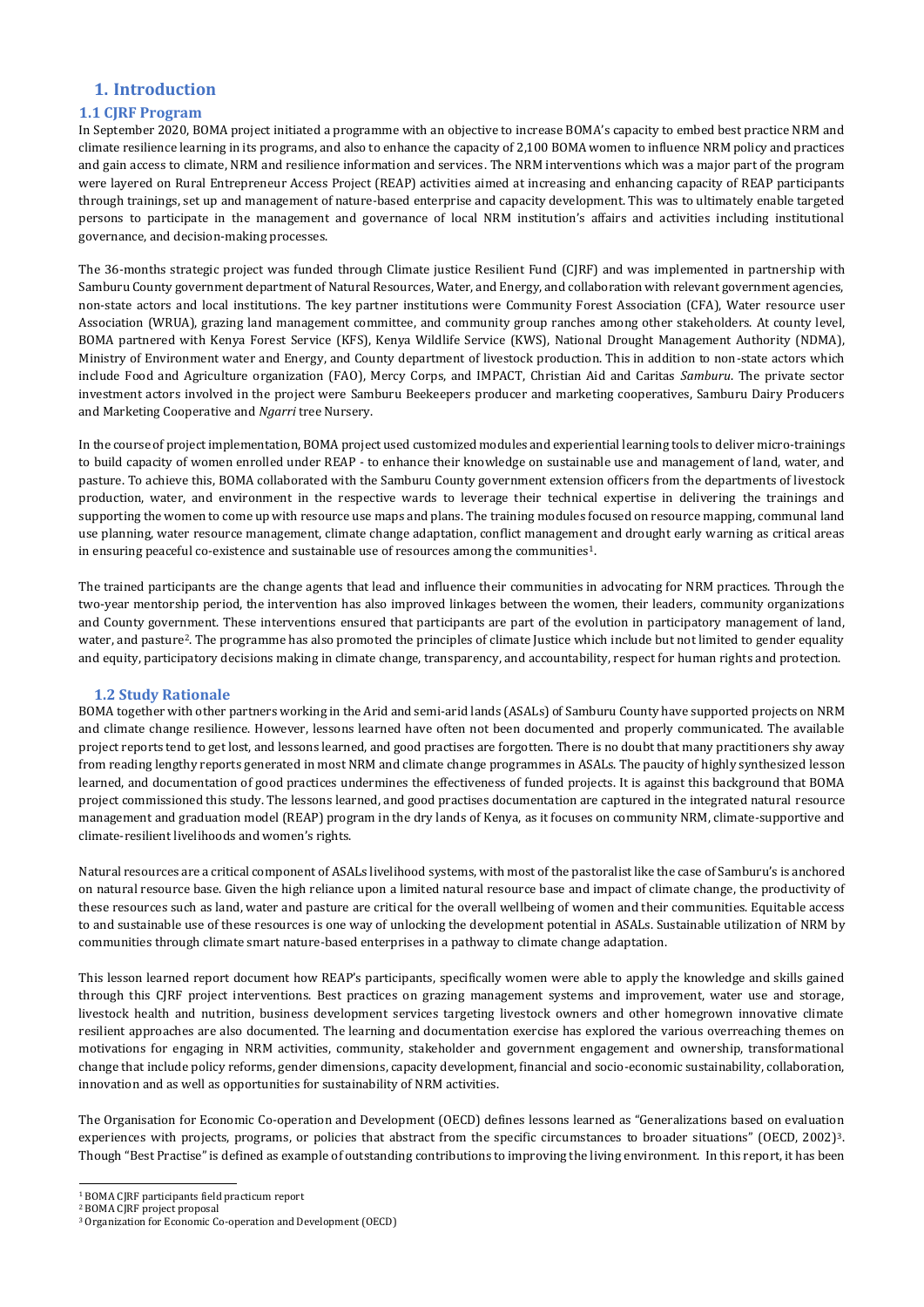

used to mean successful initiatives which have a demonstrable and tangible potential impact on improving people's quality of life; and are the result of effective partnerships between BOMA project and partners. The project initiatives which are also socially, culturally, economically, and environmentally sustainable.

# <span id="page-7-0"></span>**1.3 Project Theory of Change**

The project theory of change (ToC) assumes that if women are trained on NRM practices, rights and policies, sustainable livelihoods, and access to savings as well as establishment of inclusive Environmental management and coordination, then this will contribute to increased knowledge on their rights and NRM policies, and transformative capacities. Women will also have increased awareness and adopt NRM practices that enhances climate resilience capacities.

Similarly, the theory proposes that access to savings and sustainable livelihoods will champion household food security and coping capacities of the vulnerable women. In addition, it will ensure women have higher and diversified incomes to warrant adaptive capacities. These will in turn ensure that women have increased autonomy and control over household decision making and resources. Ultimately, project communities become more climate resilient.

Appendix 1 present detailed activities matrix implemented directly with pastoral women and stakeholders in Samburu, where BOMA project and partners provided technical support on local NRM policy and practice to build climate resilience capacities.

**Critique**: Whereas the theory clearly indicates the inter-linkages and pathway for the desired change, the proposed modalities to achieve the required outcome can be affected by various factors in the course of implementation. Some of these factors observed in Samburu include but not limited to restriction of movement as a result of COVID-19 outbreak; coordination of activities and - risks assumed e.g., socio-economic practices of the targeted group. It is therefore important to note that having different theories needs to be explored to enrich programme learning. It could be useful to explicitly choose a number of different 'theories' to explore, as they can suggest different pathways to influence outcomes. Developing two or three pathways and triangulating between them can become a point of learning and reflection to open up new approaches for innovations.



**Figure 1**: Project Theory of Change

# <span id="page-7-1"></span>**2. Methodology**

During this exercise undertaken between February and March 2022, both qualitative and quantitative approaches were used to collect data and information. The documentation followed a deductive analytical process where conclusions on lesson learned, and best practices were drawn on the basis of information gathered through different data collection techniques described below.

# <span id="page-7-2"></span>**2.1 Qualitative approaches**

The study utilized four methods to gather qualitative data namely: Key informant interviews, literature review, focus group discussions and observation.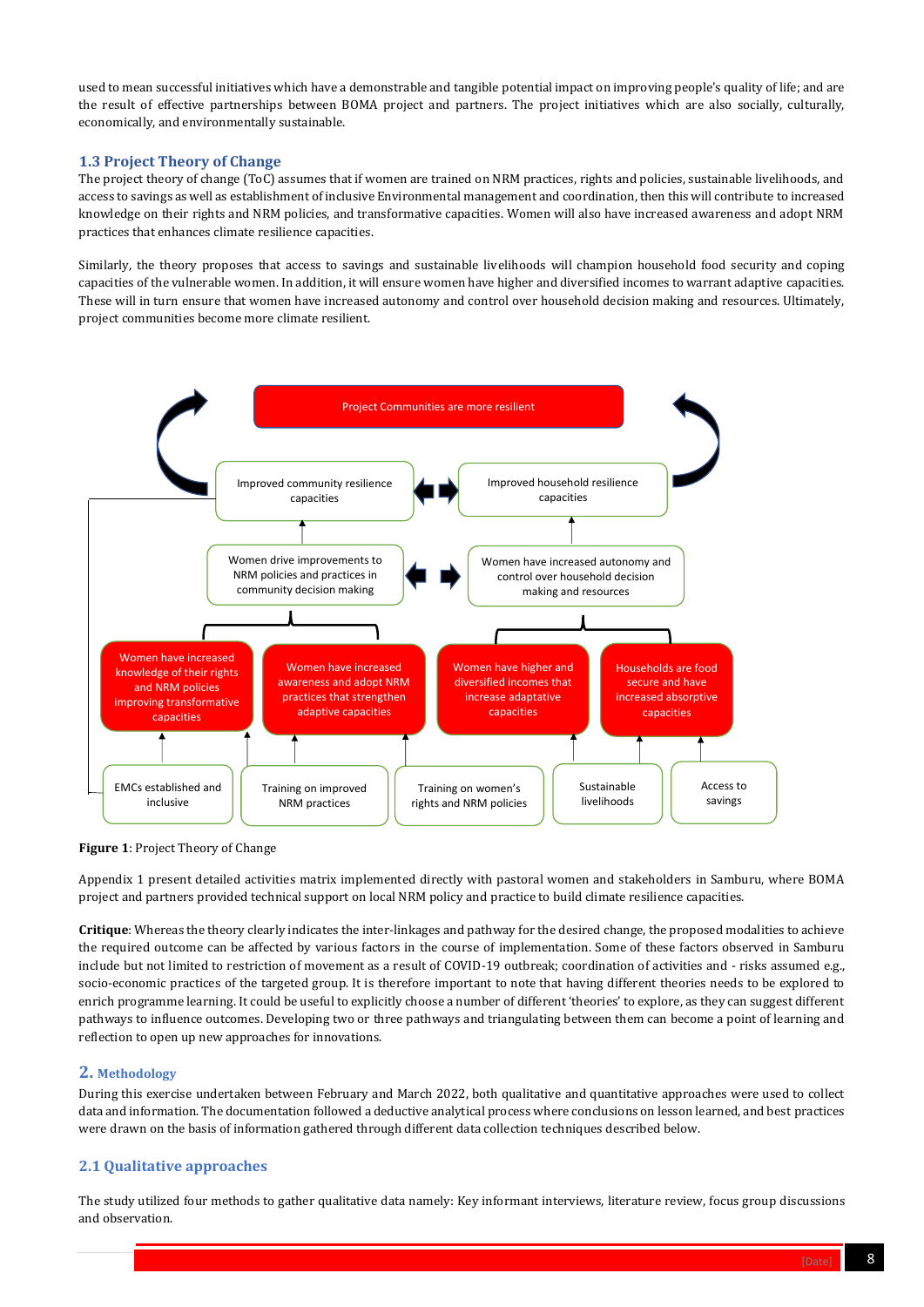

# <span id="page-8-0"></span>**2.1.1 Literature review**

The study employed in-depth review of various relevant internal documents. The rational was to have a deep background insight into the project proposal, implementation progress updates, project's Theory of Change (ToC) and the various approaches and strategies used in the implementation. The documents reviewed are in Table 1.

#### **Table 1:** Document Reviewed

- $\checkmark$  BOMA impact measurement framework
- $\checkmark$  BOMA performance insight and data tracking framework.
- $\checkmark$  Samburu County Policy Ecosystem 2016/2017 Budget Priorities
- ✓ Samburu County, second Integrated Development Plan (CIDP 2018-2022)

| No. | <b>Documents reviewed</b>                                    |
|-----|--------------------------------------------------------------|
|     | $\checkmark$ NRM field practicum report,                     |
|     | $\checkmark$ NRM policy assessment updates/ reports,         |
|     | $\checkmark$ 2021 Report to the Climate Justice Relief Fund, |
|     | $\checkmark$ CJRF project learning agenda.                   |
|     | $\checkmark$ CJRF Project proposal                           |
|     | $\checkmark$ CJRF end line evaluation Report,                |

# <span id="page-8-1"></span>**2.1.2 Key Informant Interview**

The semi-structured individual interviews were conducted with key informants who had in-depth knowledge of the project. The KII respondent were the key project BOMA staff, representatives from different government institutions who were involved in the project, non-state partner organizations representatives. In total, seventeen (17) interviews with personnel from BOMA project, Samburu County government, partner NGOs - IMPACT, private sector, and Community NRM associations, and one UN agency - FAO-Kenya was undertaken as indicated in the Annex 3.

#### **Table 2:** Categories of organizations

| <b>GOVERNMENT</b>                             | <b>NGOS</b>         | <b>COMMUNITY ASSOCIATIONS</b>                             | <b>UN AND OTHERS</b> |
|-----------------------------------------------|---------------------|-----------------------------------------------------------|----------------------|
| Ministry of Environment, Water<br>and Energy  | <b>BOMA Project</b> | Samburu Conservator                                       | FAO - Kenya          |
|                                               |                     |                                                           |                      |
| National Drought Management<br>Authority-NDMA | <b>IMPACT</b>       | Community Forest Association -Naramat<br>CFAs             | Mentor               |
|                                               |                     |                                                           |                      |
| County Department of Livestock                | Mercy Corps         | Samburu Dairy Producers and Marketing<br>Cooperative      |                      |
|                                               |                     |                                                           |                      |
| Kenya Forest Service - KFS                    |                     | Samburu Beekeepers producer and<br>marketing cooperatives |                      |
|                                               |                     |                                                           |                      |

# <span id="page-8-2"></span>**2.1.3 Focus Group Discussion**

To corroborate information from Household's survey and KII, a total of Six (6) focus group discussions were held with direct participants of the project on various aspects of implementation. These were done to gauge their perception with regards to the progress and impact of the NRM trainings. Such perception expressed both individually and in group context were useful in the evaluation particularly in assessing immediate and potential long-term impact of the project to inform scalability. The selection of groups for FGD was purposive, participants were drawn from the savings groups from different locations in Samburu East and Central who directly participated in the NRM trainings.

The selection of the FGD groups adhered to the COVID-19 containment measures of not having more than ten (10) individuals per group.

Discussants were to wear masks and keep social distancing as well as frequent sanitization. The study held discussions with the following groups: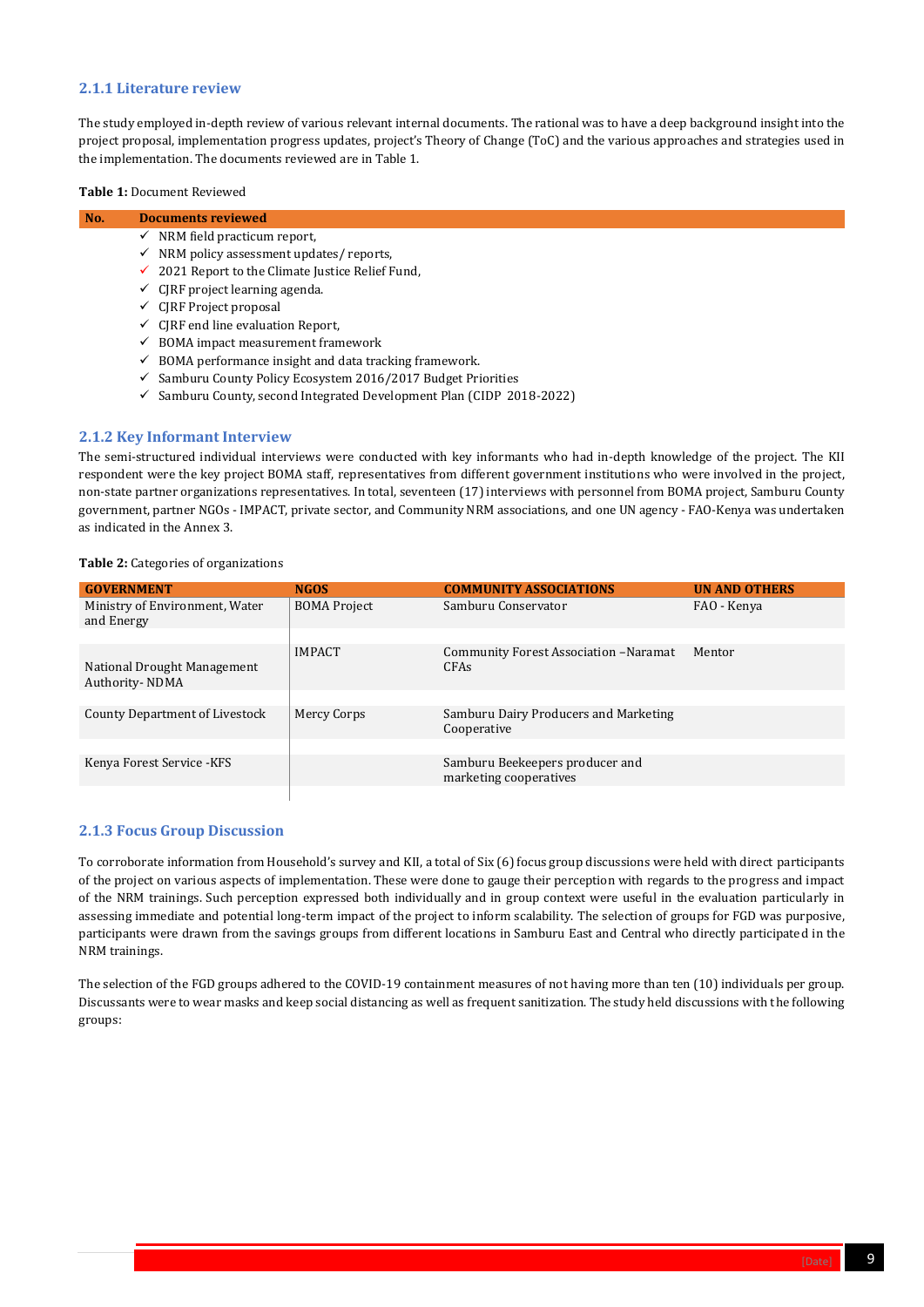

#### **Table 3:** Groups for FGDs by sub-County

| <b>Sub-County</b> | <b>Location</b> | <b>Type</b>         | <b>FGD Language</b> | <b>#Females # Males</b> |   | <b>TOTAL</b> |
|-------------------|-----------------|---------------------|---------------------|-------------------------|---|--------------|
| Samburu Central   | Shaaba          | Women savings group | Samburu & Swahili   | 6                       |   | 6            |
| Samburu Central   | Shaaba          | <b>CFAs</b>         | Samburu & Swahili   | Q                       | 3 | 12           |
| Samburu Central   | Lodokejek       | Women savings group | Samburu & Swahili   | 6                       | 0 | 6            |
| Samburu Central   | Lodung'okwe     | Women savings group | Samburu & Swahili   | 8                       |   | 8            |
| Samburu East      | Wamba           | <b>CFAs</b>         | Samburu & Swahili   | 3                       | 4 | 7            |
| Samburu East      | Wamba           | Women savings group | Samburu & Swahili   | 6                       |   | 6            |

# <span id="page-9-0"></span>**2.2 Quantitative approach**

For the quantitative approach, the study utilized the household survey.

# <span id="page-9-1"></span>**2.2.1 Household Survey**

A survey constituted the primary means of collecting quantitative information on the key indicators cutting across all thematic areas. The survey employed purposive approach to target REAP savings groups who participated in NRM trainings. The survey asked relevant questions that investigates best practices and lessons learnt across all thematic areas. The sampling methods ensured adequate sample was obtained in order to capture information with sufficient precision. The sample size was calculated using standard method based on key dichotomous variables to be determined.

To determine the sample size, the following formula was used:

$$
n=\underbrace{t^2 \times p (1-p)}_{m^2}
$$

Where:

n = required sample size

t = confidence level at 95% at standard value of 1.96

p = Proportion of Population reached by BOMA through NRM trainings in Samburu upon the population of vulnerable Women targeted.

M =margin of error at 5% at standard value of 0.05

The study worked with an assumption that half of the target population received NRM trainings. Hence, from the above formula, a total of 385 respondents (NRM participants) were targeted for Household Interviews, however, due to access and logistical challenges only 325 respondents participated in the household survey.

# <span id="page-9-2"></span>**2.3 Data Analysis and Reporting**

The data collected through digital data collection tool was downloaded in Ms Excel format from where analysis was also carried out. Both quantitative and qualitative data were collected. The collected data were then collated and verified in order for inferences, judgments and conclusions be made. The type of data collected allowed for various comparisons and the essential comparison was to check for consistency and coherence of information.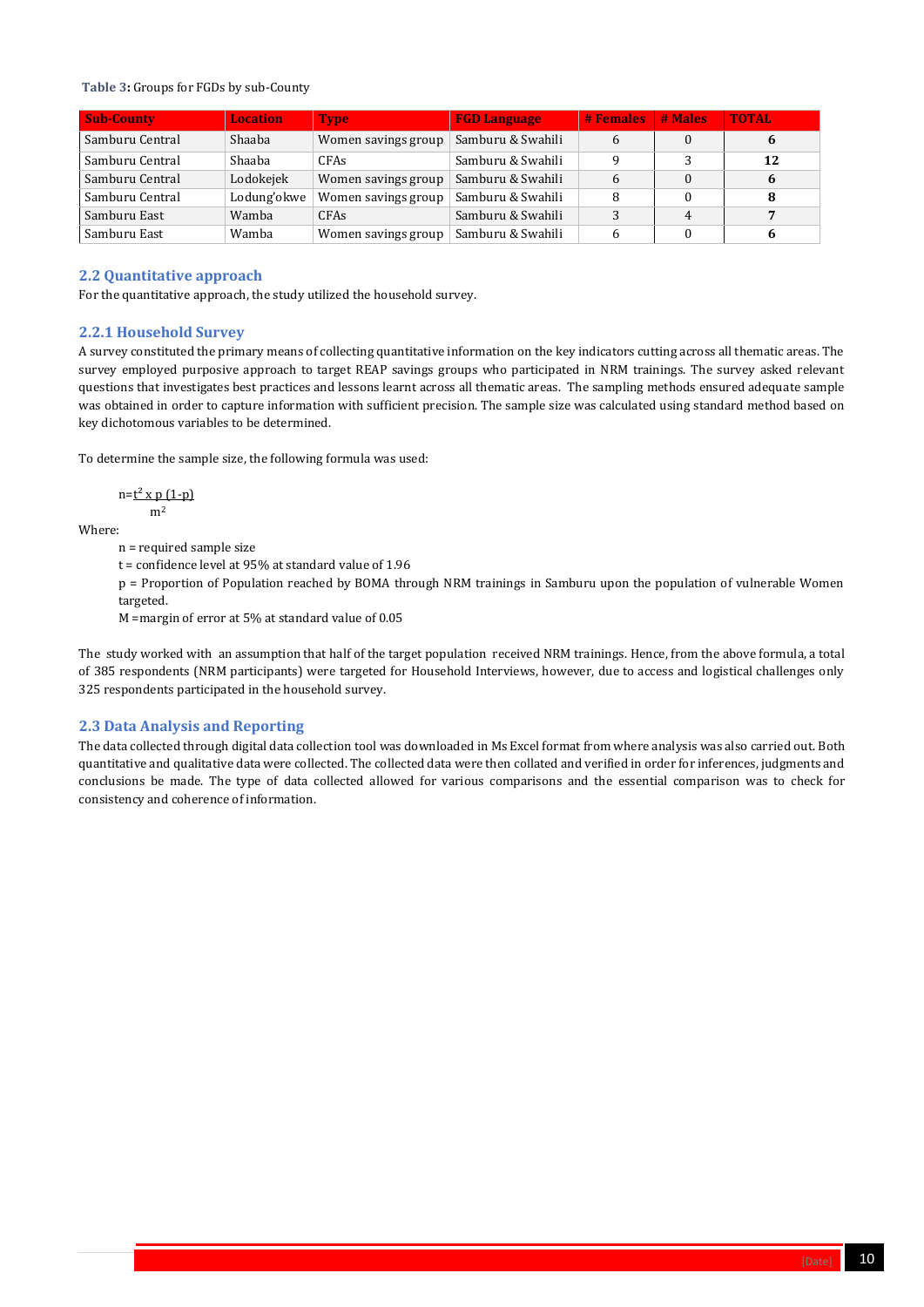

# <span id="page-10-0"></span>**3. Findings**

To establish lessons learnt and best practices, the study sort key information about challenges faced and how such challenges were addressed under the following thematic areas: Capacity development, Gender equality and responsiveness, Transformational change and policy reforms, Stakeholders engagement, community and government ownership, Financial and socio-economic sustainability, Risk management systems, Inter-institutional collaboration, innovation and private sector engagement and Scalable solutions. The study used both qualitative and quantitative approaches to establish and document lessons learnt and best practices for the programme.

The study assessed how inclusion and *Do No Harm* principle, pragmatic coordination of activities during the intervention were mainstreamed as a proxy- measure of Lessons learnt and best practices. In addition, Lessons learnt have also been drawn from the results – intended and unintended discerned from the intervention as opposed to the project *Ab initio*.

**N/B:** It is important to note that the determination and establishment of lessons learnt, and good practices are in relation to inferences made from the study key findings nexus to the predetermined programme thematic areas and not overall program end results. Hence, participants involvement in the study were to assist in corroborating pertinent issues and concerns regarding level of engagement, coordination of training and adherence to DAPs framework (dignity, Access, participation and safety during the training to inform good practices.

#### <span id="page-10-1"></span>**3.1 Capacity Development**

The first objective of the CJRF/NRM project was to increase BOMA's capacity to embed best practice NRM and climate resilience learning in its programs. Capacity development is central to the agenda of NRM in ASALs of Kenya, including Samburu County. Effective capacity development needs to value and draw upon different value and knowledge systems (e.g., scientists, policymakers, media commentators, indigenous peoples). To address NRM knowledge gaps and its drivers among REAP beneficiaries and create awareness of women's right to NRM, BOMA Project trained 48 officers that composed of 5 Field Officers, 17 mentors in Samburu East and Central and 19 technical Staff on fundamentals of climate change and adaptation, principles of natural resource management as foundation for understanding the intersections between Climate Resilience, Livelihoods, and environmental conservation. The trainings were informed by learning needs assessment (LNA) for the community-based mentors and participants which in turn informed development of training curriculum as discussed with the BOMA project staff.

Discussants with key informants indicate that the training exposed BOMA project staff to the required knowledge and information to effectively champion climate justice, natural resources conservation, women rights, and support of climate resilient livelihoods through REAP. The training changed the mind set on conservation, management, and sustainable use of natural resources within the area of operation. The mentors that were trained and provided with motorbikes to ease their navigation to the training sites, and and field officers interviewed responded that they were advised to incorporate NRM messaging during business mentorship and coaching sessions during the trainings. Similarly, interview with a mentor in charge of groups from *Lodokejek* and *Kirimon,* established that community members were eager to join the trainings including the non-BOMA project participants.

In the FGDs, the members reported to have learnt about rangeland management, water and environmental management practices and tree nursery management. There is no doubt that capacity development opportunities that engage and mutually educate local community members on NRM practices can be a useful strategy to achieve the desired outcomes of climate resilient communities. Some women were able to switch to new business to adapt on the current conditions. For example, during market closure because of disease outbreak brough by change of climate, they switched to a new business including establishment of new one. The training gained also led to establishment of nature-based enterprise such as apiculture, nursery establishment, and *Aloe species* production. At household level, an overwhelming 99% of respondents reported having satisfied with the trainings and achieved fair knowledge in NRM and women's role and rights in environmental conservation and management.

#### **Key Lessons**

# **Level of satisfaction on NRM training and**



**Figure 2** Participants level of satisfaction on NRM trainings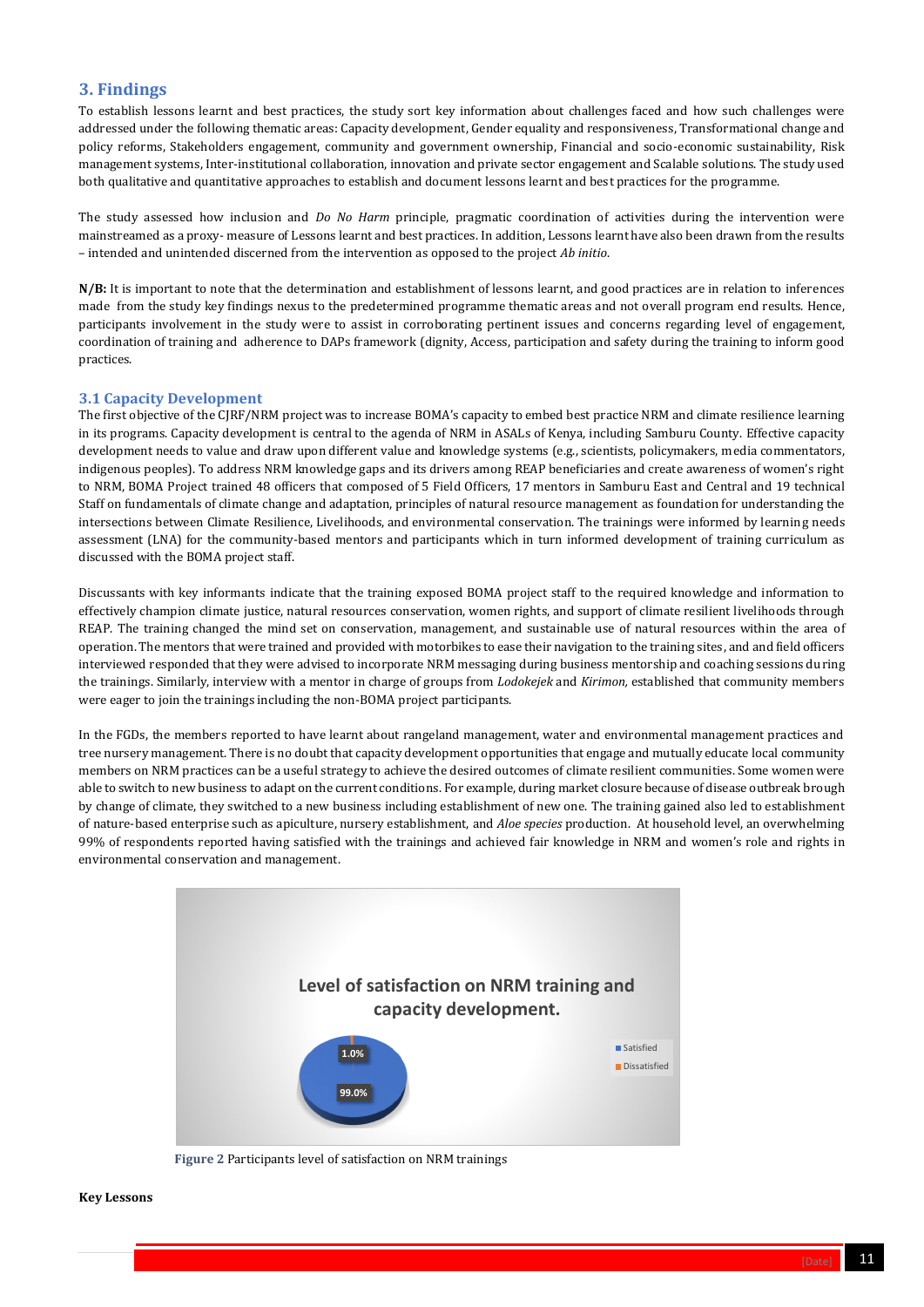

- $\clubsuit$  The use of community-based mentors as trainers enabled project beneficiaries to develop a lot of interest and actively participate in the NRM initiatives. It allowed for easy expression of the training items into the participants' local language. Being one of their own, it allowed remorseful atmosphere for mutual understanding and mono-cultural communication throughout the training. These therefore improved participants' interest and reduced miner prejudices during the trainings. From the six FGDs conducted in Samburu County, the discussants reported having a lot of interest in learning NRM practices conducted by the mentors. For instance, the CFA in *Naramat* through their chairperson reported having gained a lot of experience in one eco-tourism they attended in *Garbatula* in *Isiolo*. The study also established that both men and women who are non-BOMA project participants are reaching out to the committees to learn and share knowledge in NRM practices.
- ❖ Samburu communities are strategically intertwined with indigenous traditional knowledge in natural resource management due to their continued interaction with dry lands resources as observed during the field exercise. In the capacity building sessions by the mentors, discussion with the KII respondents indicate that there were attempts to incorporate the indigenous NRM practices in the trainings, though the scope was limited to pasture and grazing management. Traditional seasonal grazing management patterns by pastoralist normally ensure that certain areas are left at certain times of the year or season to allow regeneration of certain plant species that are palatable for the livestock, or to minimize use of certain species that are used for rituals and ceremonies such as boys' circumcision ceremonies and age-set naming ceremonies among other uses4.

# <span id="page-11-0"></span>**3.2 Gender Equality and Responsive Interventions**

The CJRF/NRM project was also designed with an objective to increase the capacity of 2,100 BOMA women to influence NRM policy and gain access to climate, NRM and resilience information and services. In eliminating social exclusion of women and bridging the gender gap in leadership and participatory community resource management, the BOMA project targeted and trained vulnerable women on their right in NRM, therefore, promoting gender equality and responsive interventions in NRM creates sustainable benefits for households and communities while advancing human wellbeing outcomes<sup>5'6</sup>. The project training sessions for women were designed to build their capacity in influencing NRM policies and gain access to climate resilience information and services as well as creating awareness of avenues to explore while advocating for NRM.

"The project has greatly empowered us, initially we were dependent on our men for everything but now we are also able to bring food unto the table. We are now *able to assist with paying school fees for our children ……." (FGD interview with Women at Wamba)*

In the household survey, BOMA project trained women reported awareness of various structures they can join to cascade their knowledge in NRM. Women that were aware of Forest Management Committees constitute 82.9%, 65.1% were aware of grazing land management committees, 56.4% were aware of the WRUAs while only 5% were not aware of any local NRM structures. In the six FGDs conducted, the discussants reported awareness of forest management committees. The study established that project participants are currently joining and registering in the local NRM management committees and associations for policy influencing and taking leadership roles. In addition, there has been improved representation of women in leadership roles in the local committees. In the existing NRM committees (CFAs and Water User Associations) a total of 404 women officially got registered as members of various NRM committee and user right groups including taking management committees leadership position.

Some of the sentiment gathered from the various FGDs conducted on the role of the project in ensuring gender equality were as follows.



**Figure 3** Trained women awareness on various NRM structures

<sup>4</sup> UNESDOC 2017 - The Use of indigenous traditional knowledge for ecological and bio-diverse resource management by the Laikipia Maasai and the Samburu. <sup>5</sup> A Gender-Responsive Approach to Natural Resources, July 2021[: A Gender-Responsive Approach to Natural Resources | Chicago Council on Global Affairs \(thechicagocouncil.org\)](https://www.thechicagocouncil.org/commentary-and-analysis/blogs/gender-responsive-approach-natural-resources) <sup>6</sup> WFP, 2018. Promoting Equal Engagement of Women, Men and Youth in Rural Resilience Programmes in Arid and Semi-Arid Zones. Field Practitioners Guide No. 5. Rural Resilience Programme, World Food Programme, Nairobi.

*"The project was an eye opener, and it has greatly empowered us. We are now able to buy food for our households from the savings or profits obtained from business. Provision of food was traditionally mandate of the men ….."(FGD interview with Women at Lodokojek)*

*"The project has greatly empowered us, as we have realized a tremendous change; we are now able to plant trees, do business, help our families and able to understand our rights …" (FGD interview with Women at Shaba)*

*"The project helped us to know our rights and those of our child. It has also enabled us to contribute to the various household needs and imparted on us the saving skills. We are now able to share our views in the meetings and also be part of committees' leadership structures. Additionally, we are now able to sell livestock, the mandate that was previously bestowed to men…." (FGD interview with Women at Lodung'okwe)*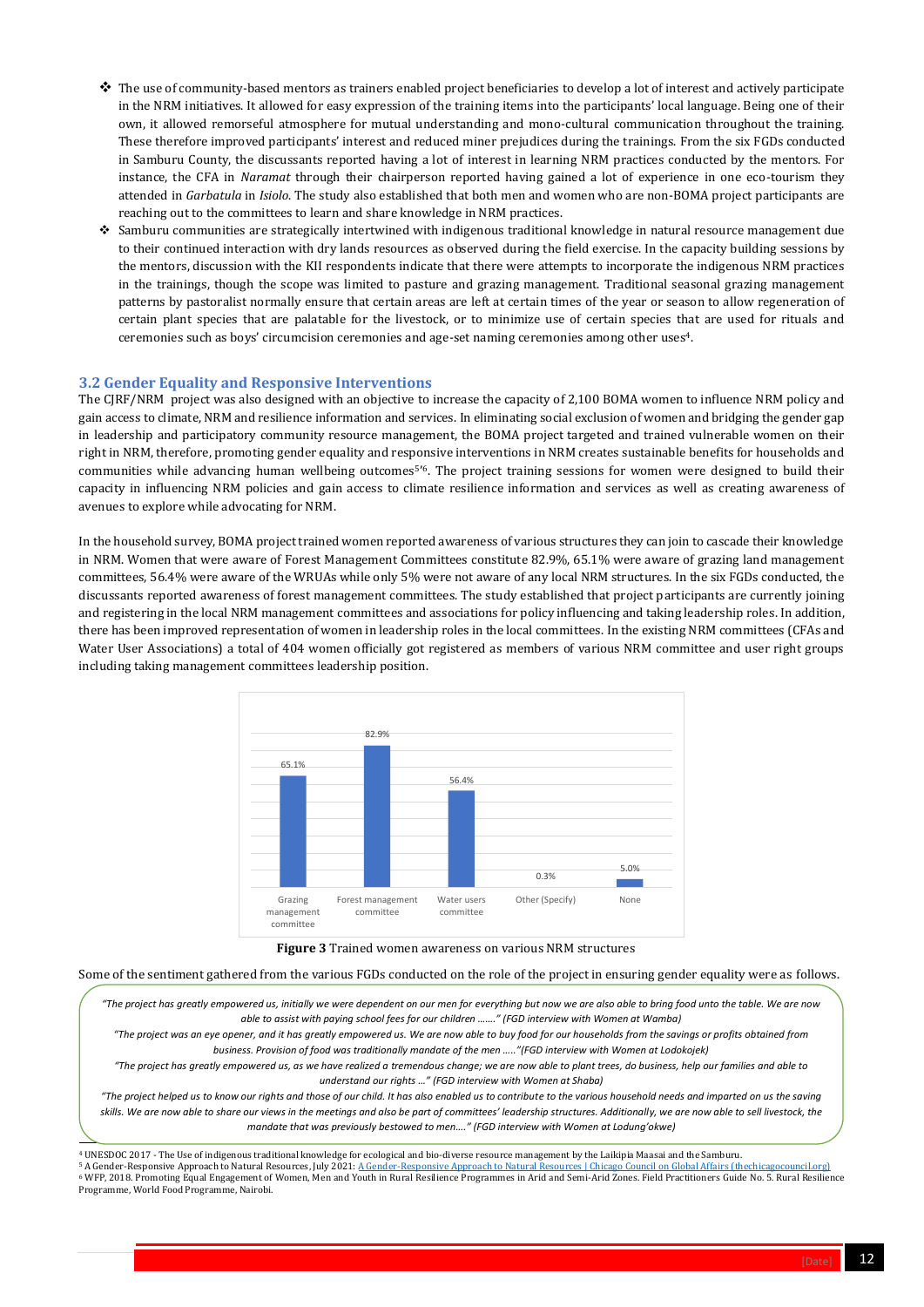

#### **Key Lessons**

- ◆ Inference from KII indicate that to promote gender equality and responsive interventions in NRM programmes, it is important that gender considerations are explicitly spelled out in the project documents, this will ensure that women are internationally targeted by the project interventions. Since women are disproportionately affected by climate change impacts on NRM, interventions that amplify women leadership roles, rights and opportunities as designed in this project ultimately could reduce their climate change vulnerability.
- ❖ From the project documents reviewed, the needs for women with hearing and seeing impairment were not factored in the training material and delivery approach used. Therefore, there's need to put structures in place that do not disadvantage any member who falls within the beneficiary bracket in the community.
- ❖ In addition, the involvement of all the community members during the project entry point in the community through the elders and local leadership is critical. As Mr. Ng'ang'a from Samburu County Department of livestock and fisheries put it *" There's need to involve the entire community. Most of land in this area are communal and currently, most committee are almost 80% dominated by men. Therefore, the project sustainability will be realized by engaging the entire community….."*

# <span id="page-12-0"></span>**3.3 Transformational Change and Policy Reforms**

During Interviews with key relevant stakeholders both from County government, partners and project staff, the evaluation discerned steady progress towards NRM practices. However, outbreak of covid-19 undermined timeframe through which the training activities were to be conducted. BOMA requested additional time to complete the training programs while adhering to the pandemic containment measures – these were further undermined by the prolonged drought that severely affected participants commitment to trainings being a pastoral community. As a matter of fact, mentors kept meeting completely new faces whenever they scheduled for NRM trainings. During the FGDs in Shaaba, participants reported having acquired more knowledge on REAP than on NRM since they attended more trainings in REAP programme. The Push and Pull approach adopted by BOMA in poverty alleviation programme created a trajectory for policy reform and positive transformation through the lenses discussed below.

**Development of NRM training curriculum**: BOMA through the NRM project steering technical committee developed and shared across partners an NRM training curriculum. The curriculum was used to develop NRM training topics that was used to train Participants. BOMA planned to translate the content of the curriculum/training module, create an audio lesson and share with participants through electronic media devices. However, the curriculum is yet to be translated into either written or audio local language to be shared across the participants. There is need for more time allocation for BOMA to achieve that since the implementation time frame was affected by the Covid-19. This will showcase BOMA capacity in using media to create awareness and building capacity of vulnerable women in Samburu County.

**Capacity development on diversification of livelihood:** The training program has addressed major knowledge gaps among the target groups. NRM training participants during FGDs in Wamba reported to have had enough skills in venturing to alternative climate smart enterprises. Therefore, the trainings have enhanced innovation and transformation from relying on livestock production to diversification of livelihood. The participants can now venture into other climate resilient nature based businesses. This includes Gums and resins harvesting, Apiculture, tree nursery productions, Forage production and making of animal feed blocks from *prosopis juliflora*, artisanal work, making briquette and aloe Vera production.

**Advocacy for NRM policy reforms**: The BOMA push approach did not only create pathways for transformation among participants but also to the host County government. Emphasise on government stakeholders' involvement was strategic advocacy by BOMA for the adoption of feasible natural resource management and climate change policies and practices. During interview with key informant from FAO and NDMA, the evaluation discerned three main policies having been adopted by county government. They include Samburu County Rangeland management policy; Samburu County Forest Conservation policy and Samburu County wetland/water tower conservation policy. More than 96% of respondents surveyed reported having been engaged in NRM policy awareness creation while 88% were familiar with policies on EMCA.

#### **Table 4:** Transformational Change and Policy Reforms

| <b>Transformational Change and Policy Reforms</b>             | <b>Yes</b> | No.   |  |  |  |
|---------------------------------------------------------------|------------|-------|--|--|--|
| Familiarity with the policies and practices under the 88.0%   |            | 12.0% |  |  |  |
| Environment Management and Coordination Act (EMCA)?           |            |       |  |  |  |
| 96.0%<br>Engagement in NRM policy awareness creation?<br>4.0% |            |       |  |  |  |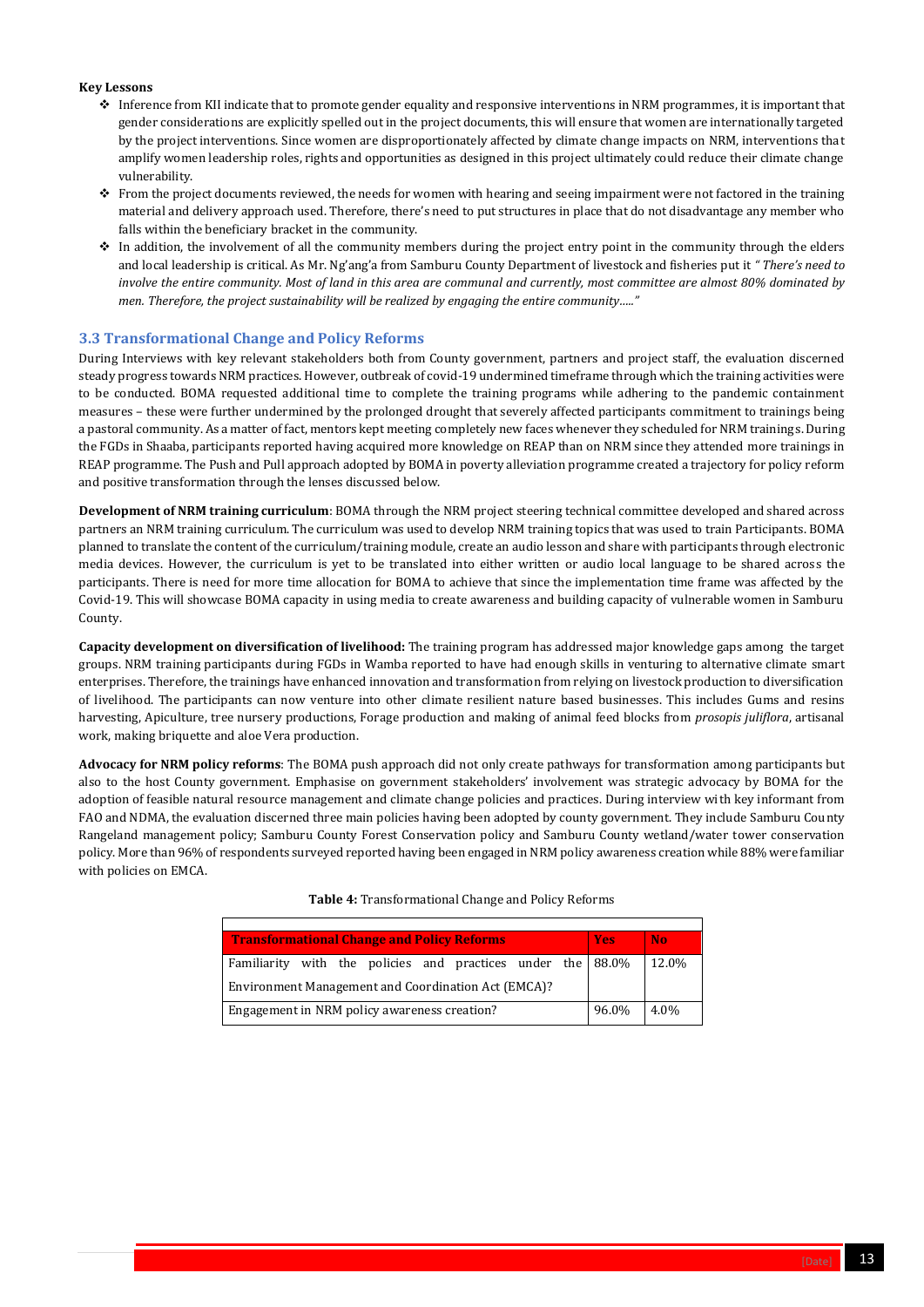

#### **Key lessons**

- ❖ Currently, the county government of Samburu is in the process of adopting climate change policy. Some of the policies under county assembly review for Government adoption are Samburu County Rangeland management policy, Samburu County Forest Conservation policy and water tower conservation policy among others.
- ❖ Engagement of community, especially women from the onset with the right livelihood diversification trainings and knowledge for effective climate adaptation and transformational change informed best practices. In the six FGDs held, NRM participants expressed their interest in climate smart nature-based enterprises for livelihood diversification. For example, some of the project participants who ventured into tree nursery in partnership with KFS, were guaranteed purchase of their seedlings. A group reported to have their seedling purchased the previous season before the onset of the drought by KFS. However, the ongoing prolonged drought (nearly more than a year) have discouraged purchases of the seedlings for planting by the private individuals and the Kenya *F*orest *S*ervice as reported in the FGDs.
- ❖ Active participation in local level technical forums provide an excellent opportunity to influence policy reforms. The discussion with two CFAs during the study reaffirmed BOMA NRM trained women in environmental and water resources conservation campaigns in the community. The policy reforms around rangeland management, forest conservation and water tower conservation which materialized in the course of this project intervention will ultimately trigger far reaching positive outcome towards the community becoming more climate resilient. BOMA played the critical role in creating awareness and conceptualizing such policies among women and community local environmental management structures such as the CFAs.

# <span id="page-13-0"></span>**3.4 Stakeholder Engagements and Ownership**

In the CJRF project, BOMA Project engaged and collaborated with relevant stakeholders throughout the project implementation for ownership and better governance. The private sectors such as Samburu Dairy Producers and Marketing Cooperative, and Samburu Beekeepers producer and marketing cooperatives in the project were engaged for commercial reasons. Existing community structures such as Community Forest Associations (CFAs), Water Resources User Associations (WRUAs) and Women Forest scouts were also engaged in the initiatives as an important mechanism to ensure natural resource management sustainability. Ideally government agencies should take the lead in coordinating and supporting NRM programs. This is important for continuity and sustainability.



**Figure 4:** Natural Resources Management Policy awareness creation and familiarity with EMCA

The County government line ministries and agencies such as NDMA, KFS, KWS, Department of Environment, water, and energy played a critical role in the implementation of the project. The government also provided the overall coordination with other key stakeholders engaged in NRM including the establishment of a joint technical steering committee. BOMA leveraged on county line ministry departments such as County NRM officers with robust expertise to deliver the trainings to both mentors and the target participants. These informed the strategy for sustainability, government, and community ownership upon BOMA exit.

For effective liaison, synergy and networking as well as complementarity required in the NRM projects, The study through KII established that BOMA Project partnered with a number of NGOs that included Mercy Corps, IMPACT, and UN FAO. These agencies also provided material input to same beneficiaries/communities that were trained by BOMA for complementarity of activities. For example, during interviews with key partner stakeholders, the study realized that IMPACT, Mercy Corps and FAO supported the communities by providing beehives, rich soil for tree nursery, Environmental and soil conservation learning and Watering Bowsers respectively for synergy. The partnering agencies also provided corresponding training on their interventions to the communities. FAO majorly supported the CFAs and women forest scout volunteers to engage in forest protection and monitoring. During the FGDs with CFA in east, the discussants reported having registering women trained by BOMA into the CFA an environmental conservation group. The CFA group interviewed are engage in tree nurseries establishment and tree planting as well as nurturing.

As shown in Figure 5, more than 97% respondent from the household interviews reported that they were satisfied with the contribution and roles of the county government and partner stakeholders in safeguarding and securing natural resources. Similar sentiments were echoed by members of the various FGD conducted and also the individuals who participated in the KIIs.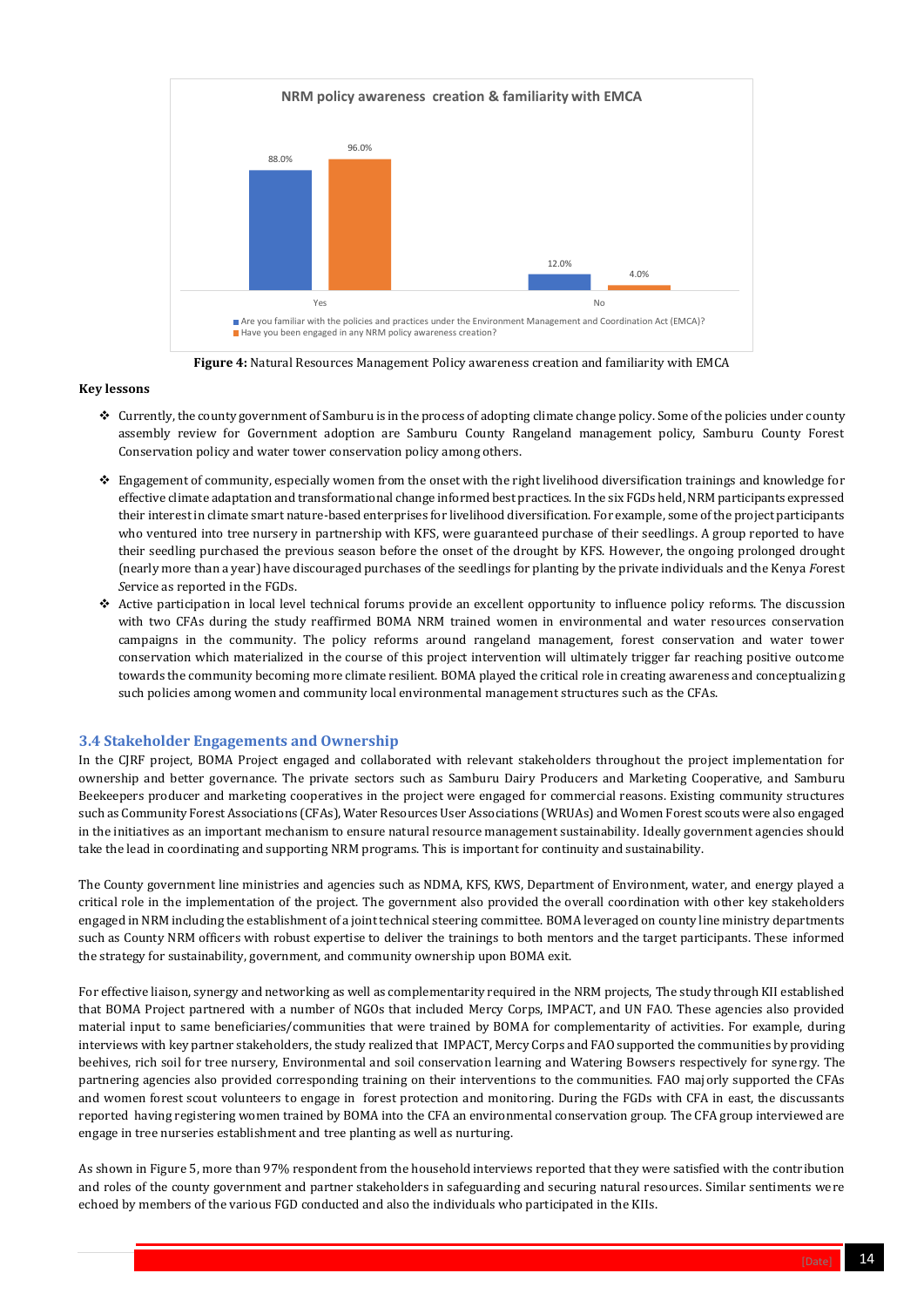

Some of the responses given by the respondents on the level of satisfaction are shown in the excerpts below:

.<br>Reviewed literature shows that engagement of key natural resource management stakeholders is increasingly being emphasized as a way to address integrated natural resource management issues and implement adaptive management strategies<sup>7</sup>,8. Collaborative engagement and management of NRM are intended to bring ownership, reduce resource-based conflicts, facilitate learning, and increase consensus among stakeholders9.

Key findings from KIIs and 6 FGDs on the utilization of existing local structures indicate that their willingness to absorb, accommodate and share learning with NRM training participants provided best pathways for women to engage in these existing local structures. All BOMA NRM trained women respondent at the time of the study reported to have fair knowledge on NRM and corresponding policies. Local NRM structures having been auxiliary to the county government for example the women forest scouts are fully aware of the basic principles of forest conservation and management. Such structures were the CFAs, WRUAs, Water user groups, Tree nursery and bee keeping and marketing groups, grazing land management committees, Volunteer women forest Scouts/guards and savings groups who have been registered and are entitled to various social, political and economic opportunities. These has provided a sense of self-worth among BOMA NRM trained women as reported by in the FGDs.



**Figure 5:** Stakeholders level of Satisfaction in NRM project

#### **Key lessons:**

❖ The lack of joint coordination framework and shared work plan across partners undermined efficiency and effectiveness of the NRM programme. Lack of shared coordination framework and implementation plan did not allow for county government interdepartmental sense of responsibility. In addition, it led to duplication of activities to same beneficiaries by some partners. The

discord between NRM training curriculum and REAP training module contents made it difficult for mentors to facilitate two different inter-linked training programmes.

❖ Adequate multi-stakeholder technical forum created for coordination for local, county and national NRM stakeholders is key in ensuring that existing initiatives are supported and discussed at the local level beyond the project duration. The county level technical working group initiated is critical for this process.

*"The county government under National Agricultural and Rural Inclusive Growth Project (NARIGP) and other stakeholders such as FAO has greatly assisted us. We have proposed for more support/trainings (esp. Financial trainings) and provision of water/solar and, be assisted with marketing…." (FGD interview with Women at Shaba) "We are grateful for all the stakeholders for their support. We would like to really appreciate BOMA and our county government for providing us with the training and the vital resources. Also we are grateful for the private individuals who hired more scouts to protect the forest and ACTED for training us on water harvesting…." (FGD interview with Women at Lodung'okwe) "Both the county and national governments were fully involved. The county government. being involved through ministry of environment and National Agricultural and Rural Inclusive Growth Project (NARIGP) while national government through KFS. The county government under National Agricultural and Rural Inclusive Growth Project (NARIGP) greatly assisted us in fencing of the seedling place/nursery and also provided water tanks………" (FGD interview with CFAs members at Wamba) "The presence of different stakeholders drawn from different agencies such as forest personnel's', KWS, County Commissioner, chiefs and county government officials have immensely contributed to the prudent conservation of the forest……" (FGD interview with CFAs members at Wamba)*

*"The project brought all stakeholders together with each assigned a specific role. It provided a platform for working together and sharing. The* 

<sup>8</sup> OECD, 2017, Due Diligence Guidance for Meaningful Stakeholder Engagement in the Extractive Sector; OECD, 2015, Stakeholder Engagement for inclusive Water Governance. 9 FAO - An introduction to natural resource conflicts, collaborative management and sustainable livelihoods. Link Negotiation and mediation techniques for natural resource [management \(fao.org\)](https://www.fao.org/3/a0032e/a0032e04.htm)

<sup>7</sup> IUCN – May 2021: Stakeholder Engagement in IUCN projects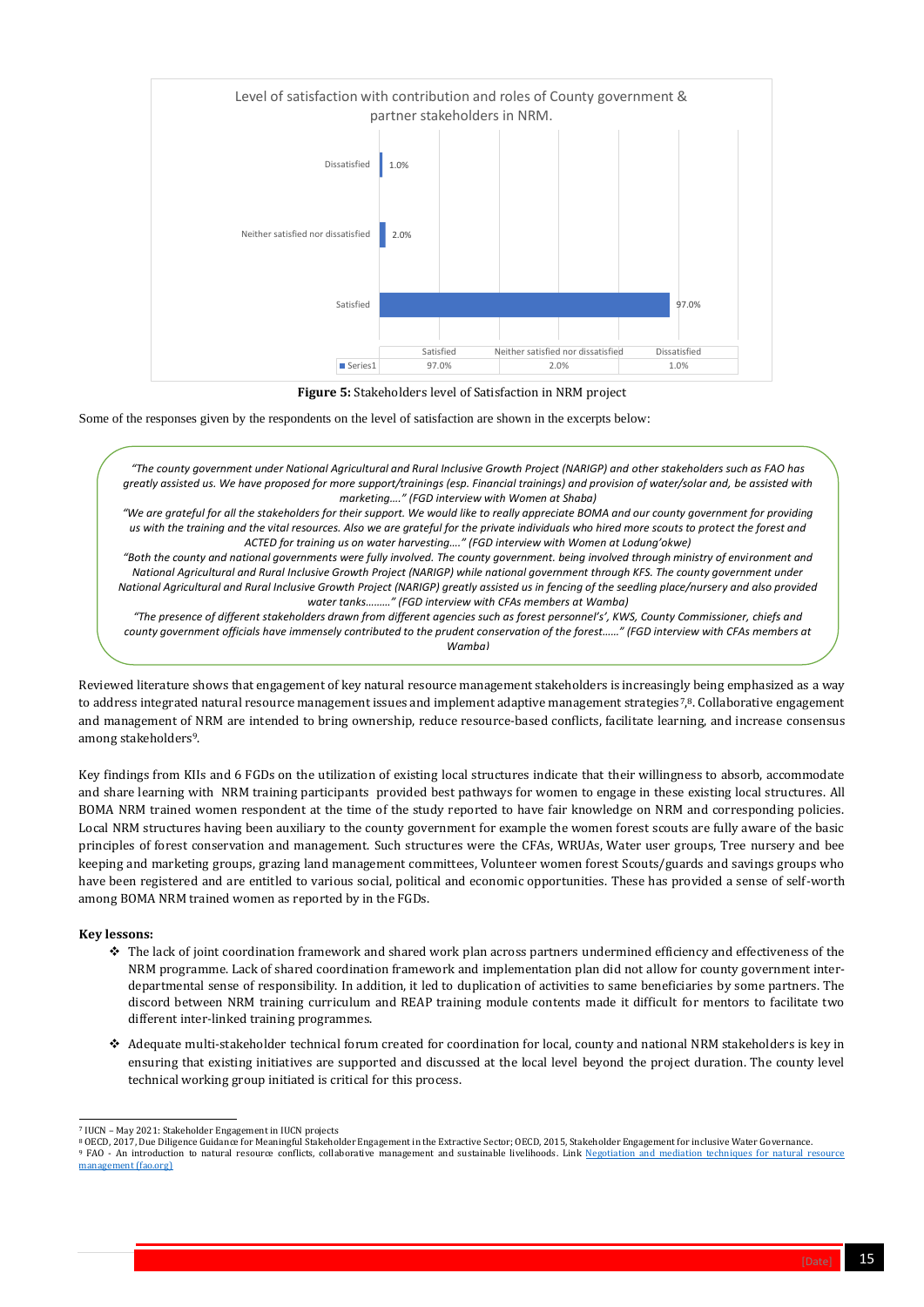

❖ Leveraging on synergies with development partners and strategic involvement of government line ministry provided a pathway for sustainability. Consultative meetings and creation of a joint project steering committee with partner stakeholders allowed for information sharing and learning. Building the capacity of indigenous community members to train participants fast-tracked the learning progress since they share not only common dialect but also cultural practices.

# <span id="page-15-0"></span>**3.5 Financial and Socio-economic Sustainability**

This project in its Theory of Change assumed that if all the activities are implemented as designed, women will have higher and diversified incomes that increases their adaptive capacities for financial and socio-economic sustainability. The BOMA project trained the women savings groups on NRM, and more women participants had joined the village savings groups at the time of this evaluation. Through the savings group representatives in the FGDs conducted, women reported to have championed leadership positions which in turn has improved women's voices and advocacy in NRM, asset ownership and community development. Previous studies reviewed show that women saving group programmes have emerged as one of the most powerful tools to draw together the many vulnerable people within communities10. Because they are controlled and operated by community members themselves. Savings and loan programmes build a community's own resource base for socio-economic growth and financial sustainability.

During the survey 90% of the respondents agreed that currently women have championed climate smart nature-based enterprises. Those in the savings groups have access to credit and loan services to start tree nursery, Bead making, forage production and making of animal feed blocks among others. Those who still don't believe that women own most of such enterprises were less than 8% while those who reported not aware were merely 2%.

Discussion with the project participant indicates that formation of registered savings groups has provided a trajectory for financial and asset ownership by the NRM trained women. The discussants during FGDs reported to have joined various savings groups where they have access to loans at affordable interest rates to improve and or begin a climate smart enterprise of their choice. This has improved the socio-economic wellbeing of the group members. During FGD engagement at Wamba, the members affirmed that they were able to access loan at a constant interest rate of 5% and use the money to meet their family needs and also use it to practice diversification in both their businesses and agriculture. The FGD group conducted at other locations also ascertained that they were able to access loans from their saving groups and the pay later at a lower interest rate.



**Figure 6:** Women owned nature-based enterprises compared to men

The targeted Samburu community are highly dependent for their livelihoods on natural resources, which include forests, pasture, land, and water. These resources are a major source of a variety of goods including food, fodder, building materials, honey, fuel and medicinal plants among others, which are important sources of sustenance or income for many these people. Some of the goods provided by natural resources are traded in formal markets in Maralal for income. These has been accentuated through household survey where respondents immensely agreed on having improved and or average personal wellbeing compared to before the project.

| <b>Well-Being Dimensions</b>                      | <b>Respondents</b>  |         |                 |              |
|---------------------------------------------------|---------------------|---------|-----------------|--------------|
|                                                   | <b>Satisfactory</b> | Average | <b>Deprived</b> | <b>Total</b> |
| Livelihood diversification and management         | 47.0%               | 52.0%   | 1.0%            | 100.0%       |
| Knowledge of women's right in NRM and life skills | 48.0%               | 52.0%   |                 | 100.0%       |
| Access to water and pasture for livestock         | 38.0%               | 58.0%   | 4.0%            | 100.0%       |
| Knowledge and skills on Entrepreneurship          | 40.0%               | 59.0%   | 1.0%            | 100.0%       |
| Environmental management and quality              | 34.0%               | 66.0%   |                 | 100.0%       |
| Access to loans, incentives, and credit services  | 35.0%               | 61.0%   | 4.0%            | 100.0%       |
| Safety (socio-economic and political)             | 34.0%               | 62.0%   | 4.0%            | 100.0%       |
| Social connection and social protection nests     | 34.0%               | 63.0%   | 3.0%            | 100.0%       |
| Civil engagement                                  | 34.0%               | 64.0%   | 2.0%            | 100.0%       |

<sup>10</sup> Government of Kenya - Ministry of Public service and Gender (MPSG) Women Economic Empowerment Strategy 2020-2025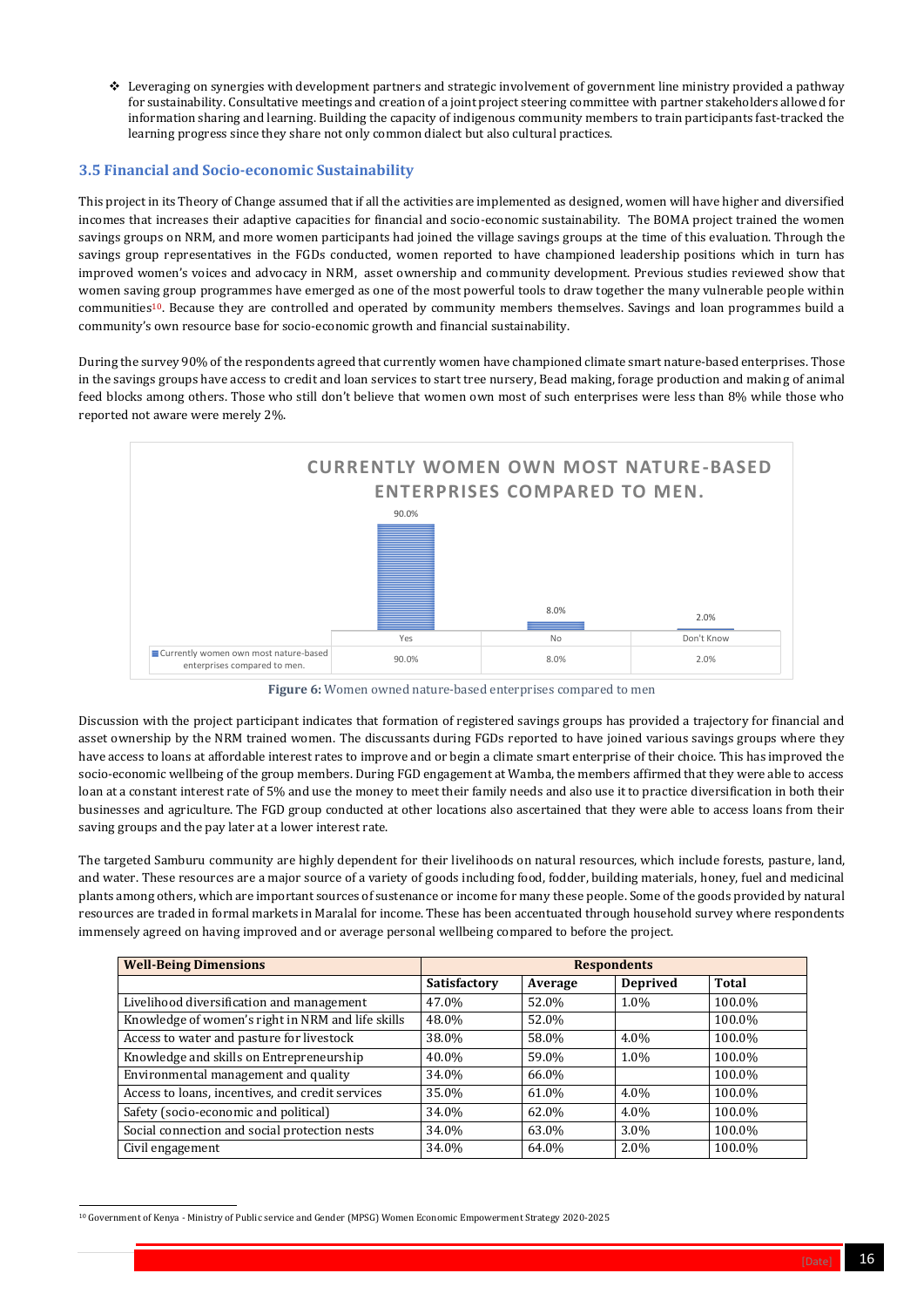

The market linkages were created with the various private investment's vehicles, where the trained women registered with the SACCOs. Private investment vehicles included but not limited to the Samburu Dairy Producers and Marketing Cooperative, Samburu Beekeepers producer and marketing cooperatives, Forage and animal feed block production and bulking groups. To fully achieve market linkages, BOMA recruited and trained cluster linkages officer. However, this was affected by the staff turnover. However, the ongoing drought in northern Kenya has severely affected direct and active coordination of the trained women with private investors.

#### **Key Lessons**

- ❖ The drought has severely affected the savings patterns of the NRM trained savings group as discussed in the FGDs. At the time of evaluation, very few savings groups were receiving new members as opposed to during rainy seasons. Most of the participants have resorted to drought crisis coping strategies by minimising expenditure during the lean season.
- ❖ The NRM trainings were based on the premise that rains would return at the end of lean season and production of tree seedlings, Livestock fodder and forage production and animal produce would flowerish to provide income to beneficiaries which was not the case at the time of evaluation. The lean season extended beyond the anticipated limit and therefore ravaged the practical application of the skills achieved by the women from the trainings. Secondly, livestock production would increase and the sales thereof.

#### <span id="page-16-0"></span>**3.6 Risk Management**

The BOMA Project developed a strong partnership with County Government especially the NRM line ministries as risk management strategy. The Samburu County Government is establishing community environmental management committees (EMCs), to serve as platforms for community engagement to implement the Environmental Management and Coordination Act. The Ministry of Environment, Natural Resources also has a plan for a community-based resource center for climate change in Samburu County, the initiative if supported will also help educate the communities on climate risks.

During the project implementation, there was severe and prolonged drought condition in the entire Samburu County which impacted negatively the NRM trainings. For example, in some areas, the discussants from the FGDs reported having been moving from one area to another in search of pasture and water for their livestock. This made it difficult to ascertain the commitment to learning by participant during the training period. Some of the participants attended only one training session while others did not attend any singly training. As drought risk adaptation strategy to drought, the community were trained on pasture, water, and grazing management to complement their long-held traditional knowledge and skills on natural resource management.

The enforced lockdowns, movement restrictions, stay at home messages and containment measures as a result of COVID-19 pandemic delayed the start of project implementation. During interview with key project coordinators, the study realized there were hick-ups between the project inception and actual implementation due to COVID-19 containment measures from the ministry of health and it took relatively longer time to re-establish the implementation processes.Because of COVID, the in-person meetings became impossible. Suddenly, the CJRF project team had to adapt quickly. The team had to utilize video conferencing technology to continue with regular meetings with key stakeholders to keep the projects on track. This challenge posed by COVID crisis led to shortage of time within which the training programmes were to be delivered. BOMA requested for more time from the donor to implement the training programme through to January 2022 to ensure full achievements of the programme expected results.

**Desert locust invasion:** the abrupt desert locust invasion in addition to the extreme climate conditions further slowed down the start of NRM training program. The discussants in the six FGDs held reported that they could not attend nor fully concentrate in the trainings when their livelihoods were at risk of destruction by desert locusts. In addition, the chemicals that were used to control the desert locust also killed their bees among those who ventured in apiculture. This prompted them to move to further areas in search for pasture and water for their animals. This protracted situation of perverted hazards further strained the smooth flow of training programs.

#### **Key Lessons**

- ❖ At the time of the evaluation, some groups during the FGDs especially in Samburu East target areas reported to have only attended one training session. Such groups were not as much knowledgeable about the contents of the training curriculum as those who attended both the trainings and the refresher recaps. In the FGDs conducted, some of the group members were barely aware of the NRM curriculum contents. It is therefore clear that one training session was not enough to cover all the training lessons and was insufficient for the participants to fully grasp and understand the concept of Climate change and natural resource management.
- ❖ BOMA adhered to the ministry of health covid-19 containments measures and protocol when program resumed. Each group trained did not exceed ten participants. During the discussion with the FGDs, the discussants reported that, social distancing, wearing of Masks and Sanitization were emphasized by the mentors.

#### <span id="page-16-1"></span>**3.7 Inter-Institutional Collaboration**

In a bid to enhance collaboration between partner institutions, BOMA Project took a proactive and strategic involvement of key partner and government institutions in NRM capacity development. This was evident through the key partner stakeholder representatives interviewed during this lesson learning documentation. BOMA sourced a lot of learning from state and non-state institutions during the implementation of NRM capacity building program. Government institutions such as National drought management authority and Ministry of Natural Resources, water and energy provided vital information and insights in learnings from Ending Draught Emergency in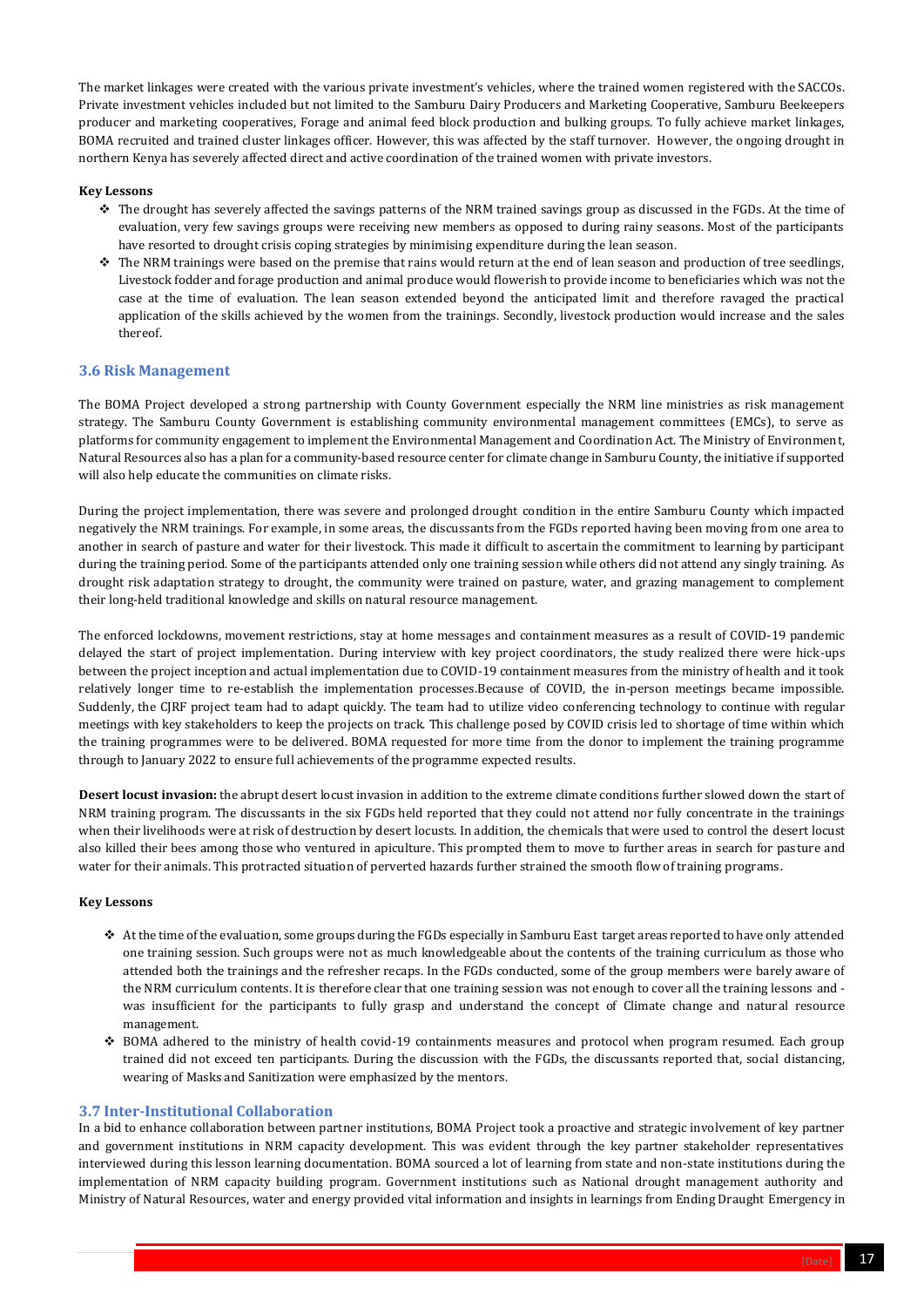

ASAL programmes of 2012 across all the project partners. This assisted in identification and establishment of Knowledge gaps that informed the BOMA NRM training among vulnerable women in Samburu.

During the implementation, all partners contributed towards the project overall goal with county government line departments playing a key role in provision of relevant information. FAO Kenya reported to have championed the actions towards natural resources management and played a key role in complementarity of the BOMA activities. FAO and Mercy Corps in collaboration with County government created the CFAs and women Forest scouts whom they trained on environmental management practices. Similarly, BOMA targeted vulnerable women through REAP, formed savings groups and trained them on NRM practices and their rights in NRM. Even though there was no effective coordination framework during the implementation, the partner joint project technical committee were holding progress meetings and discussions on ad hoc basis.

On the other hand, Ministry of livestock coordinated the programs undertaken by the International Livestock and Research institute (ILRI) in conducting an Index Based livestock Insurance among vulnerable men and women in the targeted communities. IMPACT and ACTED provided training on Soil conservation practices and climate resilient nature-based enterprises respectively. In addition, IMPACT provided the vulnerable women with skills on sustainable utilization of Natural resources as well as providing women with beehives, and rich soil for tree nursery production, aloe Vera planting and apiculture.

At community level, the existence of Water user Associations and the Kenya Water Tower Agency (KWTA) in Kirisia Forest in conjunction with KFS and KWS coordinated with NDMA county departments to absorb BOMA trained women in the leadership roles in the respective associations*.* KFS played the role of providing tree seeds to CFAs in the tree seedling production and also purchasing the seedlings from the producers/CFAs upon maturity for reforestation. During interview with County government forest conservator, it was reported that the KFS previously purchased more than three thousand tree seedlings from the producers before the onset of the drought.

#### **Key Lessons**

- ❖ The project benefited immensely from the inter-agencies' collaboration. BOMA benefited from the various entities participating in the joint technical committees who brought together their perspectives, knowledge, and expertise on NRM through an iterative process of consultation and planning.
- ❖ Currently the county government department of Forest service and Wildlife service records low forest encroachment by community members. The evaluation realized that communities who were in the forest are voluntarily moving out from the forest. This has reduced forced relocation of communities out of the forest and therefore has built good relation between communities and the government.

# <span id="page-17-0"></span>**3.8 Innovation and Private sector engagement**

The BOMA project, believes in its programmes that private sector engagement is among the most powerful forces that can strengthen communities and build climate reliance. This CJRF NRM project analysis show that relevant private and cooperatives societies were actively involved in the project implementation. The private sector was engaged to provide support to the commercialization, and market linkages for sustainable utilization of natural resources.

To address the market gap, BOMA trained market linkages officers and conducted community resource mapping .Relevant existing private and cooperatives were actively involved during the programme. Such private sectors included the dairy farmers who are strategic in providing value chain to communities and targeted women in livestock and forage production. Wax manufacturing companies were not exempted from linking up with savings groups' women in *Gums* and *resins* harvesting.

Discussion with private sector partners during interview revealed that BOMA Project developed linkages with the Samburu Dairy Producers and Marketing Cooperative who are strategic in providing value chain to communities and targeted women in livestock and forage production. Wax manufacturing companies were not exempted from linking up with savings groups' women in *Gums* and *resins* harvesting. In this report, we define the private sector somewhat loosely as individuals and organizations that operate as commercial ventures.

The KII reported that engaging with private sector stakeholders' linkages from early on and throughout a project's duration can help sustain support and momentum for adaptation work over the long term. Fostering market linkages with private sector that promote empowerment of women and other vulnerable groups can help ensure long-term project sustainability of NRM initiatives.

#### **Key Lessons**

❖ The training programme has enhanced creativity in the diversification of climate resilient livelihoods. BOMA trained women are currently able to explore various options in SMEs ranging from artisanal work, nature-based enterprises as avenues for personal developments such as table-banking and registering in SACCOs

# <span id="page-17-1"></span>**3.9 Scalable Solutions**

Both project participants and the BOMA Project staff during the FGDs and KII respectively reported to have the capacity and expertise to implement these modalities to scale having gained knowledge and experience gained in the trainings. Scalability is on the basis that natural resource management knowledge and practises learnt should be apriority especially in the future interventions targeting ASAL areas. Through stakeholders and partners KII, this study captured NRM initiatives which are of priority and BOMA have the capacity to implement to scale through collaboration with partners. The sectors and initiatives documented in table 4 by stakeholders could be explored by BOMA Project in the future NRM interventions with partners.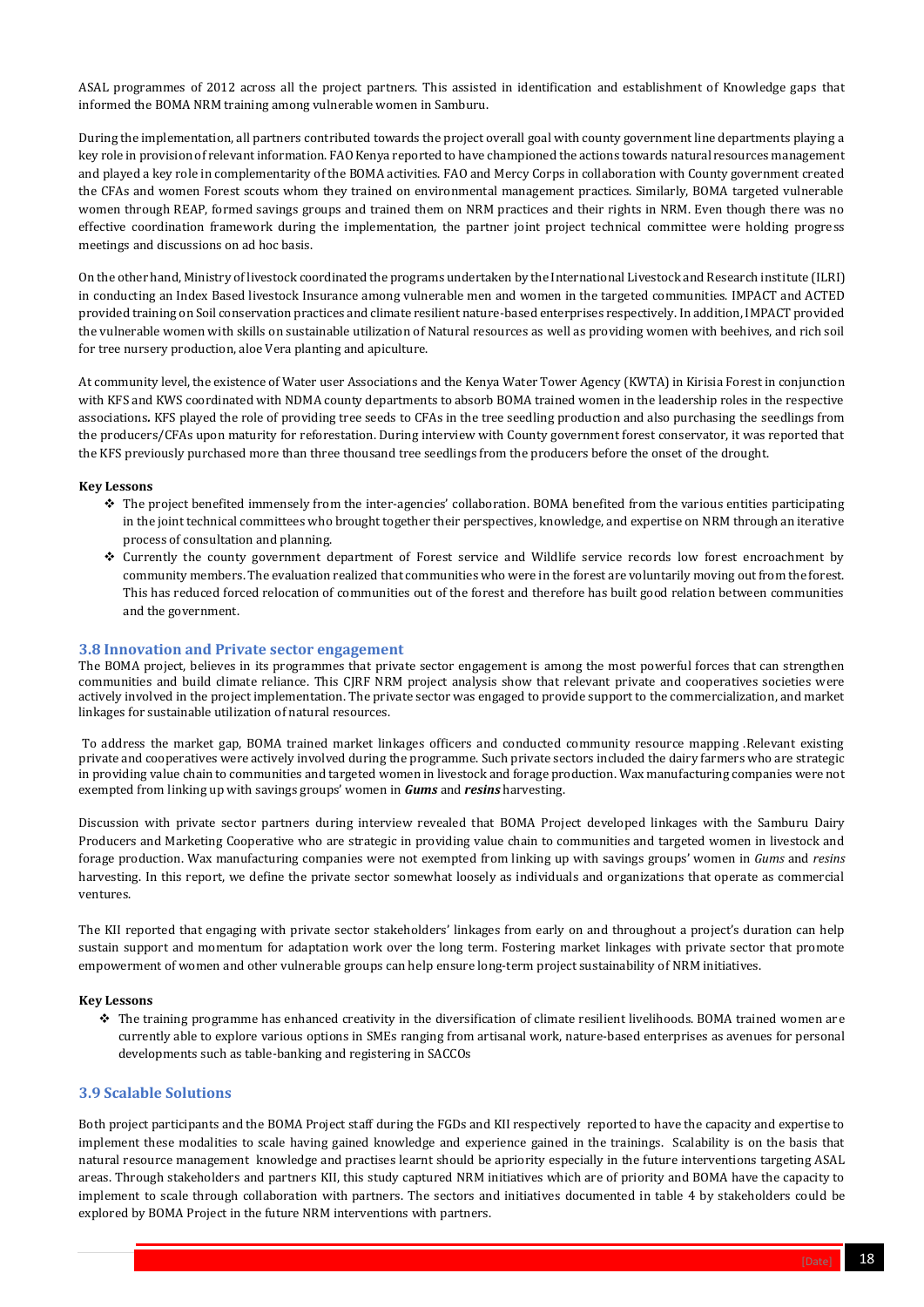Table 4 summarizes the initiatives by sector with potential scale-up in Samburu County

| <b>Sector</b>               | <b>Initiatives for scale-up</b>                                    | <b>Key contributing partners and or</b> |
|-----------------------------|--------------------------------------------------------------------|-----------------------------------------|
|                             |                                                                    | organizations                           |
| Agriculture,                | Trainings in climate smart agriculture                             | IMPACT, FAO and Mercy corps             |
| rangeland and               | Briquette and aloe Vera production                                 | <b>IMPACT</b>                           |
| Forestry                    | Micro-irrigation trainings and setting-up                          | FAO, CFAs, WRUA                         |
|                             | Training in Climate Smart Agriculture                              | <b>ILRI</b>                             |
|                             | Rangeland management                                               | <b>ILRI</b>                             |
|                             | Promotion of livestock and non-livestock value chains and          | ILRI, IMPACT and BOMA                   |
|                             | creating/advocacy for market linkages.                             |                                         |
| <b>Business</b>             | Income generation activities / Rural Access Entrepreneurship. SMEs | <b>BOMA</b>                             |
|                             | and Savings initiatives                                            |                                         |
| <b>Livestock production</b> | Range land management /natural Resource Management trainings       | County Government (KFS, KWS, NDMA,      |
|                             | and Ecotourism.                                                    | department of livestock production) and |
|                             |                                                                    | partners e.g. FAO and Mercy Corps, BOMA |
| Water                       | Provision of water Bowsers to community CFA in tree seedling       | FAO and KFS                             |
|                             | production                                                         |                                         |
| <b>Gender policy</b>        | Advocacy on gender mainstreaming on development. Promoting         | IMPACT, BOMA and County government.     |
| development                 | women involvement in leadership and environmental conservation     |                                         |
|                             | and management.                                                    |                                         |

# <span id="page-18-0"></span>**4. Synthesis of Best Practices**

Some of the project contributions and successful initiatives which have a demonstrable and tangible potential impact on improving natural resource management and people's quality of life are synthesized.

# <span id="page-18-1"></span>**4.1 Summary of Case Findings**

The good practices in this report were developed based on BOMA strategic programme management plan, levels of coordination and partner involvement, ability to manage risks and challenges. It was also based on proactive sustainability planning, level of inclusion and application of dignity, participation, and access to reduce social and cultural harm during the implementation. In addition, some best practices were drawn from all the processes that brought about success during the implementation. This involved BOMA actions towards ensuring efficiency, effectiveness, and accountability during the implementation.

# <span id="page-18-2"></span>**4.1.1 Grazing Management**

<sup>11</sup> Opiyo, F., Wasonga, O., Nyangito, M. *et al.* Drought Adaptation and Coping Strategies Among the Turkana Pastoralists of Northern Kenya. *Int J Disaster Risk Sci* **6,** 295–309 (2015). https://doi.org/10.1007/s13753-015-0063-4



Grazing management is a practise that seek to optimize livestock production and maintain productive pastureland by minimizing overgrazing, improving forage production and increasing plant and animal diversity. Grazing, when well-managed, allows healthy pastures to be sustained, livestock to meet socio-economic requirements and other plants and livestock to flourish. Well-managed grazing techniques can reverse damage and help to restore rangeland health.

For effective grazing management, the BOMA NRM trained participants jointly with community environmental conservation associations on some of the best practices. The organization included water user associations, rangeland management associations, and Kenya water tower agency in Kirisia and Forest Scouts. The community rangeland management committees were also able to absorb the NRM participants. From this linkage created during the project implementation, the REAP/NRM women can now cascade the knowledge and skills obtained from the training on grazing management pattern, harvesting and conservation of *Acacia tortilis* pods for animal feeds in case of drought.

In the FGD discussion with women saving groups and CFA committees, the participants reported having done community resource mapping and are directly involved in grazing management control, livestock grazing planning and are fully aware of the rangeland livestock requirement for effective management. In addition, the groups in Samburu central were also trained on nature-based initiative where they learnt how to make animal feed blocks from *Prosopis Juliflora* pods as a way to manage the invasive species.

In the semi-arid and arid rangeland, recurrent drought conditions, degraded rangelands and reduced access to traditional grazing lands have left pastoral communities more vulnerable and facing severe livestock feed shortages<sup>11</sup>. Building capacity of the local community on pasture management and restoration of degraded lands as a best practice is critical for improved livestock body condition and health, and reduced mortality. In addition to reduced conflict over natural resources, including water and pasture; and for the development of buffer zones for use during extreme climate events.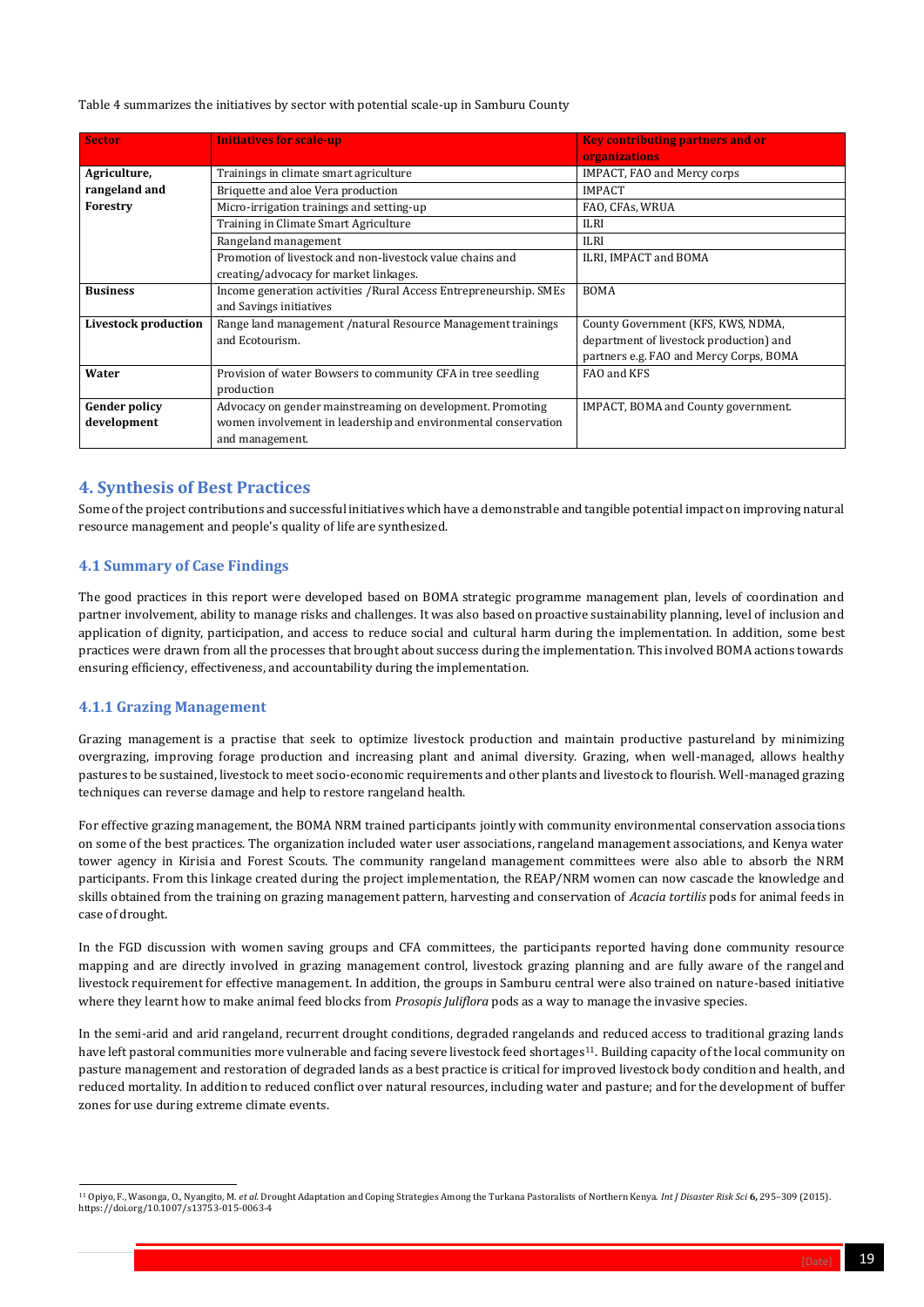

#### <span id="page-19-0"></span>**4.1.2 Water Use and Storage**

The Community water user's association, wetland management committees were reported to be the structural hubs for sustainable use of water and water resources. These committees come together on *ad hoc* basis to discuss water resources and consumption plans as well as review and develop water resources management policies. BOMA trained women have since joined these groups involved in water management.

#### <span id="page-19-1"></span>**4.1.3 Livestock Health and Nutrition**

The department of livestock were directly involved and consulted at the project inception as a key partner in the project. During the interview with KII from livestock department, the evaluation discerned a strong commitment of the department in coordinating livestock extension services to specifically vulnerable female headed households as their priority. They train community members both men and women alike, on animal nutrition and health. In addition, Commitment to information sharing and creation of awareness of livestock diseases courtesy of the Livestock disease surveillance committees has enhance response against loss of livestock. The department of livestock have encouraged BOMA trained women to join the Livestock disease surveillance committees. In supplementary, BOMA women were trained on alternative livestock feeds during drought. For example, the harvesting of acacia seeds and making animal feed blocks from *Prosopis juliflora* for storage and use during prolonged drought. Since livestock health and nutritional challenges facing pastoralists are critical in Samburu, as best practice, efforts to address challenges at the community level should focus on health and nutrition education as an integral approach within the broader NRM programmes by all stakeholders implementing interventions in pastoralist areas.

# <span id="page-19-2"></span>**4.1.4 Business Development Services**

The private sector and dairy cooperative society in conjunction with county government department of livestock have a ready fodder bulking facilities within Samburu to aid purchases and bulking of fodder and forage for animal consumption. BOMA Project trained a linkages officer at cluster level to provide market insights and guide participants against exploitation by brokers and external cartels. However, not much has been achieved in terms of value chain development since the program begun at the onset of prolonged drought.

BOMA women were trained on basic advantages and disadvantages of commercial livestock offtake during drought. In the course of project implementation, the trained cluster market linkages officer was transferred to *Marsabit* County. To address the gap, BOMA recruited and trained a new market linkages officer in replacement.

# <span id="page-19-3"></span>**4.2 NRM and REAP success findings**

BOMA REAP beneficiaries who participated in the NRM training program have gained fair amount of knowledge on the fundamental principles of Climate change and NRM practices. During the discussion with FGDs selected, the discussants expressed their wish for the continuity of the training program to reach members who were not able to access the trainings initially. They reiterated having learnt and gained knowledge on the following areas:

- ✓ Basic understanding of rangelands resources and management Women were made aware on the concept of rangeland; Understanding Effects of Drought; Understanding how to prepare for droughts.
- $\checkmark$  What women can do to save and protect the rangelands. The role of women and institutionalization of natural resources governance among others. The discussants also highlighted some of the nature-based climate resilient income generating activities they learnt such as beekeeping; essential oils; ecotourism; forage production; tree nursery; artisanal mining; wild vegetables and tomatoes; and non-wood forest products.
- $\checkmark$  Organized groups: the project has also played a greater role in bringing up the women together to form organized groups which can be engaged in other similar projects in the future.

# <span id="page-19-4"></span>**4.3 Determinant of Success**

The determinant of success factors in the NRM implementation were identified which are linked to strong partnership and collaboration between BOMA, State and Non-state actors working in the targeted locations. Capacity building of the BOMA staff on NRM and REAP, Creation of savings groups and existing local structures, willingness of County government to adopt climate change policies and the two third gender policy in their programmes. Information from survey indicated optimal level of commitment by various stakeholders in NRM programmes among the targeted communities that whiffs sustainability with state actors and non-state toping the ladder by 81.6%, 78.5%, for WRUAs/WUAs and KFS respectively. These are being closely followed by NGOs at 54.2% and WARMA at 41.1% while Kenya water tower agency, financial institutions and NEMA level of commitment were reported to be at 20.2%, 9.7% and 1.9% respectively.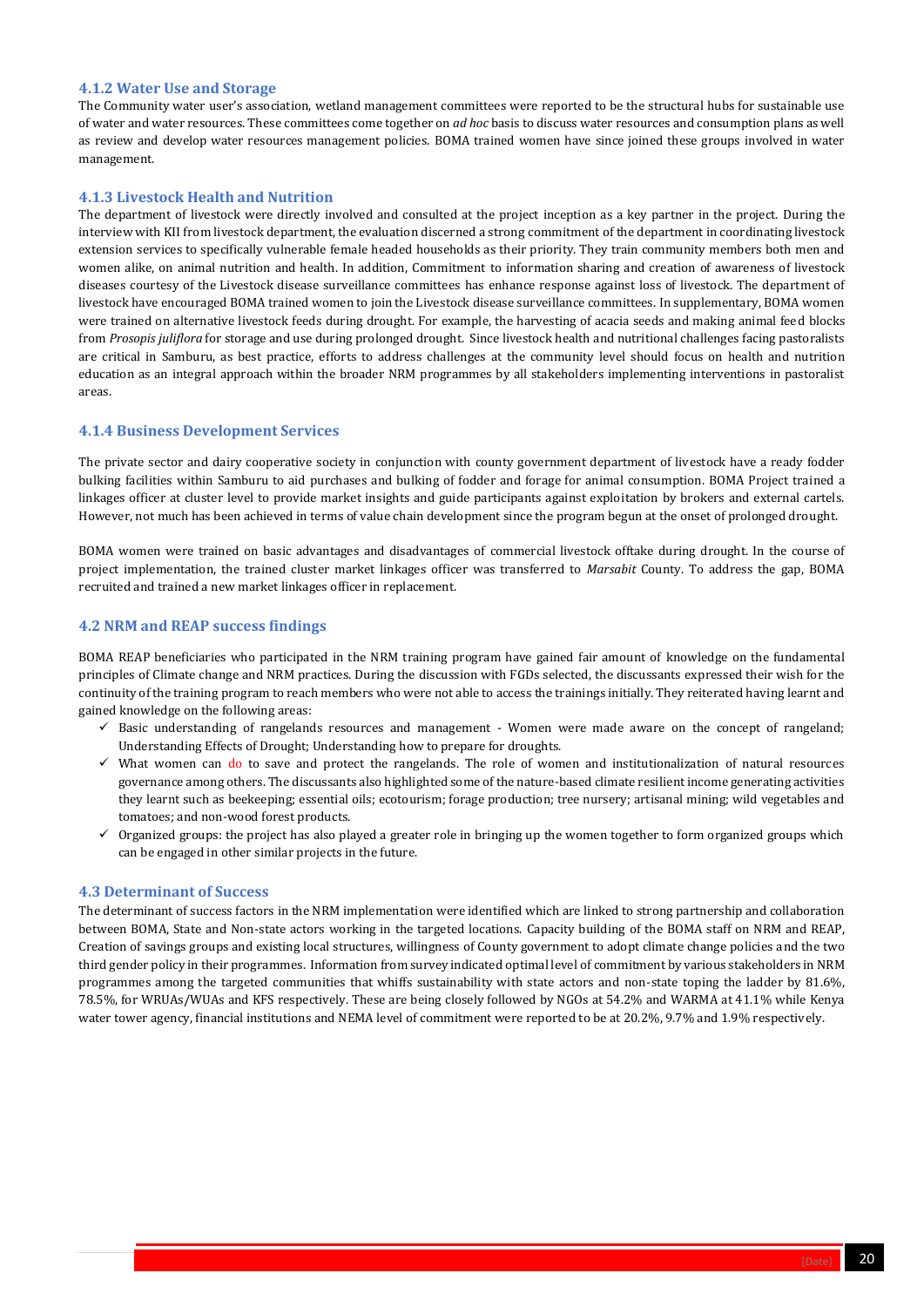

Other success determinant have been identified to include:

- Tapping into the surge capacity of the BOMA *Samburu* Cluster office and county government technical support on training.
- Community members willingness to join the Natural resource management groups and associations
- Cluster Operational capacity**:** BOMA obtained vehicles, office equipment, trainings for both staff and mentors to enhance their capacity for service delivery to beneficiaries in REAP and NRM learning activities.
- Incorporating private sectors such as Dairy Producers and Marketing Cooperative, involving key county government stakeholders such as the department of livestock production in the programming of NRM trainings is strategic response to ensure both community and government ownership of the programme.
- BOMA provided motorbikes to all the mentors in all the training locations. These made it easy for the trainers to easily navigate training sites. It also enhanced efficiency in delivering and coordinating training activities. In Kirisia, some of the BOMA NRM trained women who joined the forest scouts' gourds have been taken for forest guard training by the general service unit courtesy of County government.
- There was complementarity of activities among partners during the implementation of the NRM program. Each partner directly contributed to the project overall objective and improving women's role in NRM. Some of the agencies like FAO, Mercy Corps and KFS supported the initiative the CJRF project participants were trained on.
- BOMA adhered to the ministry of health COVID-19 containments measures and protocol when program resumed. Each group trained did not exceed ten participants. During the discussion with the FGDs, the discussants reported that, social distancing, wearing of Masks and Sanitization were emphasized by the mentors.
- The consultative meetings at the project inception involved both men and women. This provided a trajectory through which men were able to express their views and concerns on women involvement on NRM. This allowed men to feel part of the programme even if it was targeting women.

# <span id="page-20-0"></span>**5. Challenges and Recommendations**



Figure 2 Level of Commitment by organization involved in Natural Resource Management

These key challenges, and recommendations provide a context for the development of next steps for the NRM/CJRF programme in arid and semi-arid rangelands of Kenya.

# <span id="page-20-1"></span>**5.1 Challenges**

**COVID-19 Outbreak:** The Covid-19 outbreak brought about socio-economic and psychosocial imbalance among the targeted communities. The containment measures introduced by the government slowed down and delayed the start of this project. Lockdown, travel bans outside Nairobi, extension of curfew hours, accessibility of project sites, and shifting priorities in favor of immediate health measures for the staff and communities occasioned the delay in the project. However, BOMA adhered to the Ministry of Health COVID-19 containments measures and protocol when the project resumed.

**Prolonged Drought Conditions:** The prolonged drought conditions caused by cumulative impacts of two consecutive poor rainy seasons, coupled with the COVID-19 pandemic have severely impacted female headed household which are often disproportionately affected by hazards. Among women participants, it was reported that drought leads to reduced or irregular food consumption, with increased physical strain and mental stress, which also cause adverse health issues. Many vulnerable participants lost a lot of livestock during the drought while the poor economic conditions and high living conditions exacerbated by the previous Covid-19 lockdowns left many communities hopeless with their livelihoods disoriented.

**Inadequate Joint Coordination framework:** The in-adequate joint coordination framework and sharing of work plan across partners, as well as inadequate monitoring personnel dedicated on NRM training activities might have undermined efficiency and effectiveness of the NRM programme. During the interview with mentors, the study realized that during trainings, sometimes mentors could miss their schedules on the basis that the participants had joined other partner organizations activities. This coincidence and duplication manifested mostly between FAO and Mercy Corps. There could be three or more different sessions engaging similar community members on the same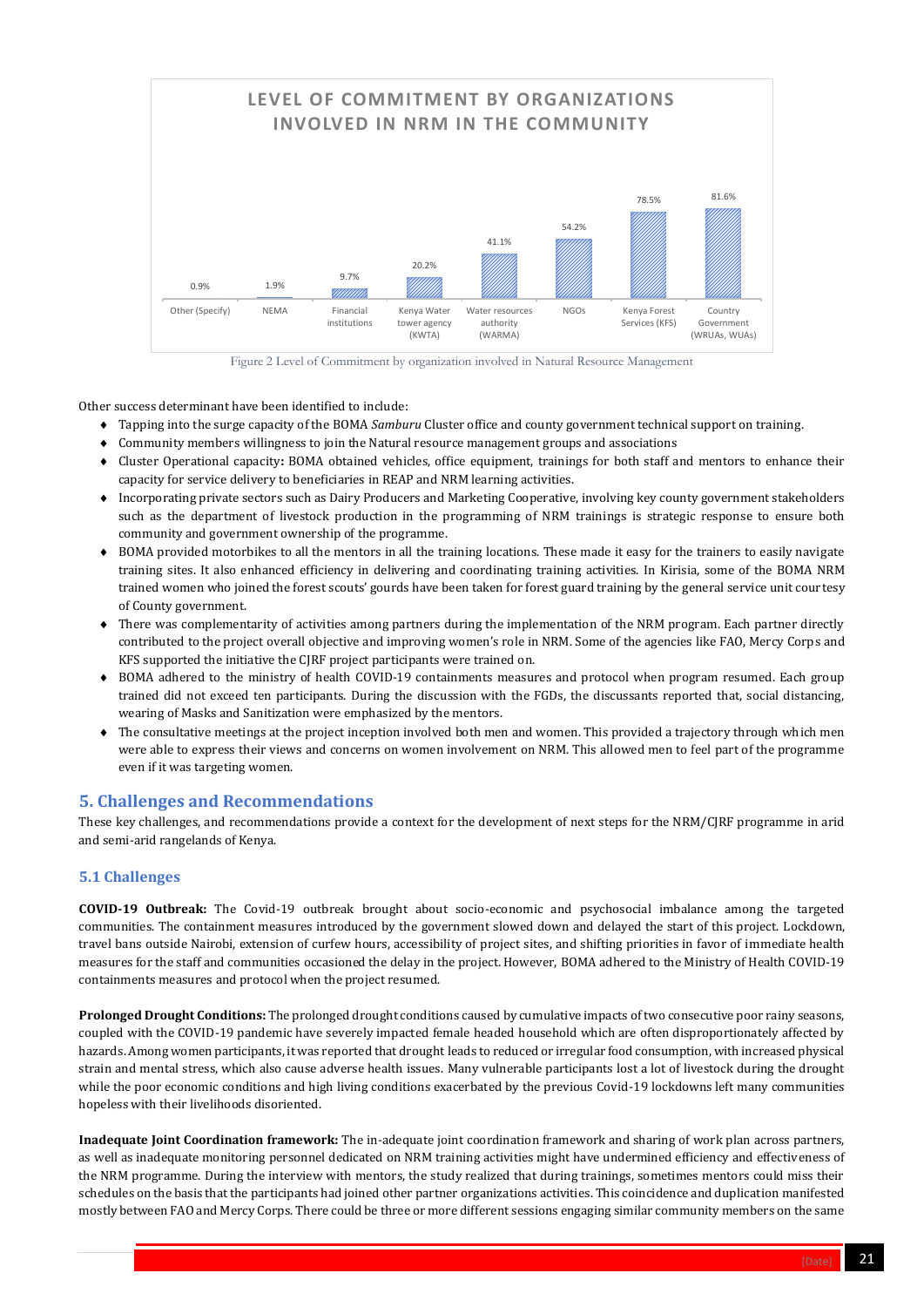[Date] 22

day at almost the same time. Lack of shared coordination framework and implementation plan did not allow for county government interdepartmental sense of responsibility. In addition, it led to duplication of activities to same beneficiaries to an extent. The disconnect between NRM training curriculum and REAP training module contents made it difficult for mentors to facilitate two different inter-linked training programmes.

The project joint steering committee on NRM did not establish a coordination plan for the BOMA NRM training. At BOMA level, only existing staff were trained who were running other programs alongside NRM hence had a congested program schedule to run and monitor the NRM trainings efficiently. Similarly, same mentors who were continuing with capacity building on REAP programs were expected to also deliver the NRM trainings which rendered them overwhelmed. Only two BOMA staff at the headquarters were monitoring the program. Therefore, it was understaffed.

**Lack of Complaints and Feedback Mechanisms:** There was no complaints and feedback mechanism. The reasons for establishing a feedback mechanism are to support accountability, transparency, empowerment, monitoring and evaluation, and programme improvement, and to provide early warning of any impending problems. This was a challenge in the NRM/CJRF project, where beneficiaries had not established channel for complaints or to suggest how to improve future interventions. Feedback mechanisms are risk management mechanism and are important mechanism for detecting project issues, challenges, and shortcomings which could have been avoided.

It is important to note that there were no clear records of the number of NRM participants who benefited from the trainings and whether the participants attended expected number of the training modules. During the KII with trainers, the study established that there was no proper record of specific individuals attending NRM training sessions nor attendant roster.

# <span id="page-21-0"></span>**5.2 Recommendations**

In general, BOMA project should adopt integrated NRM approaches to respond to climate related challenges effectively. The approaches like layering NRM on REAP cohorts are short-term and are meant to cover the lean season with the hope that the effects transcend beyond the period of the implementation. An integrated NRM approaches on the other hand which promote more proactive adaptation and anticipatory approaches would be more effective in building communities' resilience to climate change.

An integrated approaches envisage development and implementations of the Natural Resource management plan. To do so, there will be need for a task force to conduct climate resilience and NRM related activities including forecasting, monitoring, impact assessment, response and recovery and planning to build back better against drought. Furthermore, this approach could promote the concept of risk management, although it cannot ignore the need for government/donor assistance for some sector/area during extended periods of severe drought. In addition, the integrated approaches promote self-reliance while at the same time protecting the natural, agricultural, livestock and entrepreneurship resource to ensure food security/ resilience to drought and overall effects of climate change.

BOMA project should continue to liaise with partners particularly the programme line ministries to provide technical support services to beneficiaries across all the locations targeted by the project actions. The participants of NRM trainings had fair knowledge and experience in climate smart nature-based enterprises which if coupled with adequate technical support it would improve on their productivity and livelihoods in beneficiary households. There is also the need for development actors involved in NRM to come together around a coherent set of strategies and implementation framework.

Other more specific recommendations include:

- ❖ BOMA should look forward to having an integrated NRM training and capacity development indicator tracking within the Performance insight system. At the time of evaluation, the study realized that there was no inventory to capture information about level of attendance of the trainings, no record of number of participants attending the trainings and the number of trainings attended by each participant.
- ❖ The training created awareness and enhanced resilience among communities targeted. BOMA should expand the training activities to reach *Samburu* north participants who were equally affected by the prolonged drought. The trainings should not only target participants with and around areas covered by forest but also areas that are likely to be encroached by desertification.

- ❖ BOMA needs to redesign the proposed listenership component of the training to fit inclusion. It should take into consideration target groups with hearing and seeing impairments among other forms of disability that may hinder such learning approach. Though yet to be implemented, there is stills room to adjust and meet measures addressing inclusion
- ❖ BOMA should incorporate a comprehensive training with psychosocial support components in future programming. The Covid-19 outbreak brought about psychosocial imbalance among communities. This was further severed by the impact of the prolonged drought especially among female headed homes in Samburu. Many vulnerable participants lost a lot of livestock during the drought while the poor economic conditions and high living conditions exacerbated by the previous Covid-19 lockdowns left many communities hopeless with their livelihoods disoriented.
- ❖ In addition, BOMA should formulate and document partner engagement framework and work plan detailing specific deliverables to reduce unnecessary coincidence of events / activities and duplication during implementation in the future programming.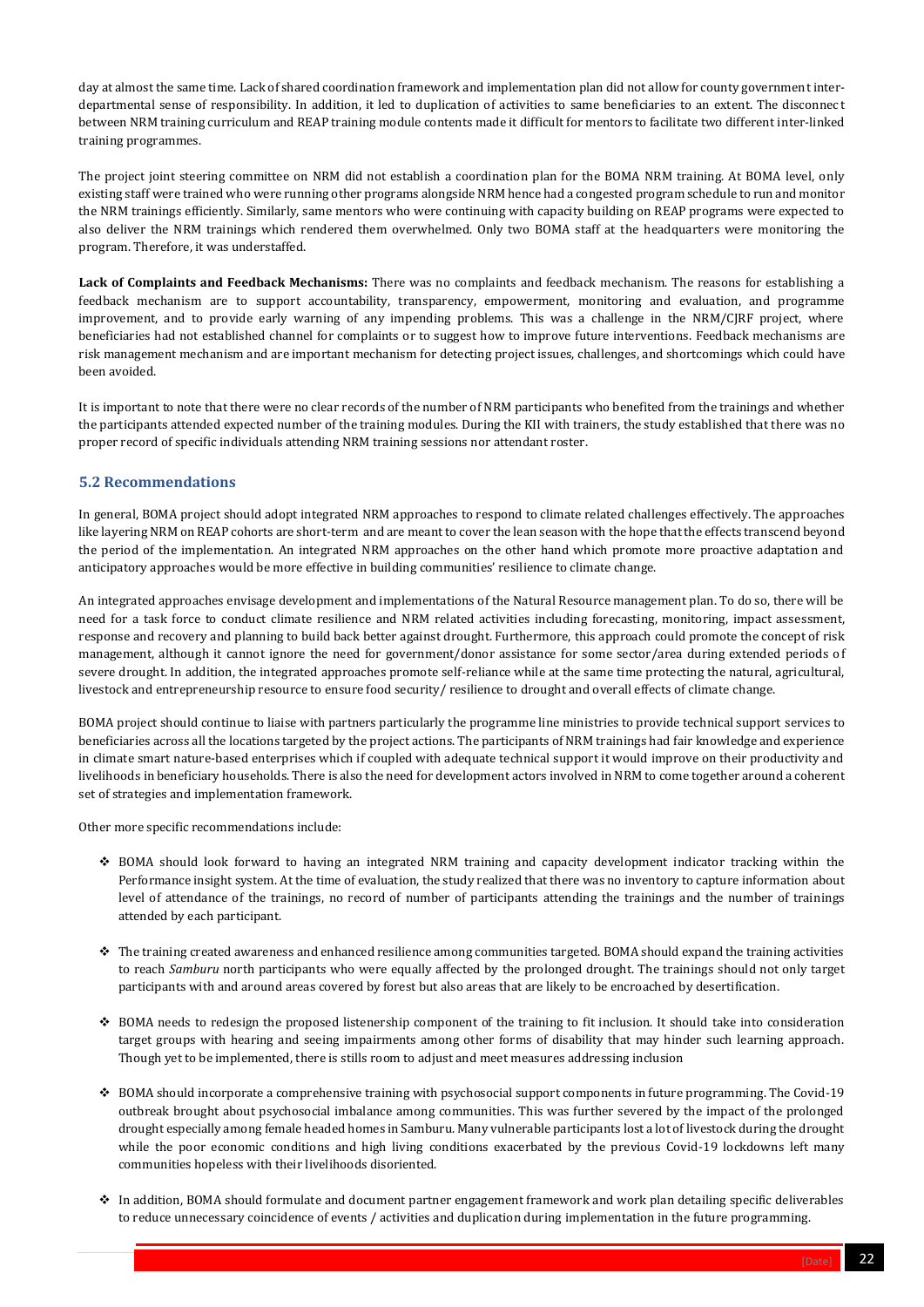

- ❖ It is important for BOMA to follow-up with the respective Mentors and field officers to ensure full completion of the training despite closure of the program. During this evaluation, actions in NRM trainings were work in-progress in both Samburu East and Central.
- ❖ BOMA should improve on efficiency in future programming. The intervention ought to have begun during and or at the onset of rainy season. BOMA ought to have anticipated that the participants would put the knowledge into practice and a market linkage technical advisory ought to have been formed to provide participants with best and timely insights on when to invest nexus to drought crisis.
- ❖ BOMA should mainstream a more social inclusive intervention especially in capacity building and awareness creation response in the future programming. The modalities that were used in NRM training interventions did not factor in the special needs for persons with hearing and seeing impairment especially the proposed and unaccomplished listenership programme. The programme targeted 2,100 community women whom there could be special groups having such disabilities and even when scaling the programme to other areas. Shared knowledge between men and women will build a steady ground for behavioural change and transformation to a more knowledgeable resilient community.
- ❖ Finally, since complaints and feedback mechanisms wasn't established, future programming should establish CFM to support accountability, transparency, empowerment, monitoring and evaluation, and programme improvement, and to provide early warning of any impending challenge with the participants.

In conclusion, the lesson learned, best practices and conclusions documented in this report can serve as leads towards acknowledging the importance of the NRM interventions for enhancing climate resilience in ASALs of Kenya. Finally, addressing the issues of NRM capacity among women who plays a critical role in influencing NRM policies, conservation and management practices was found to be critical as confirmed by project participants.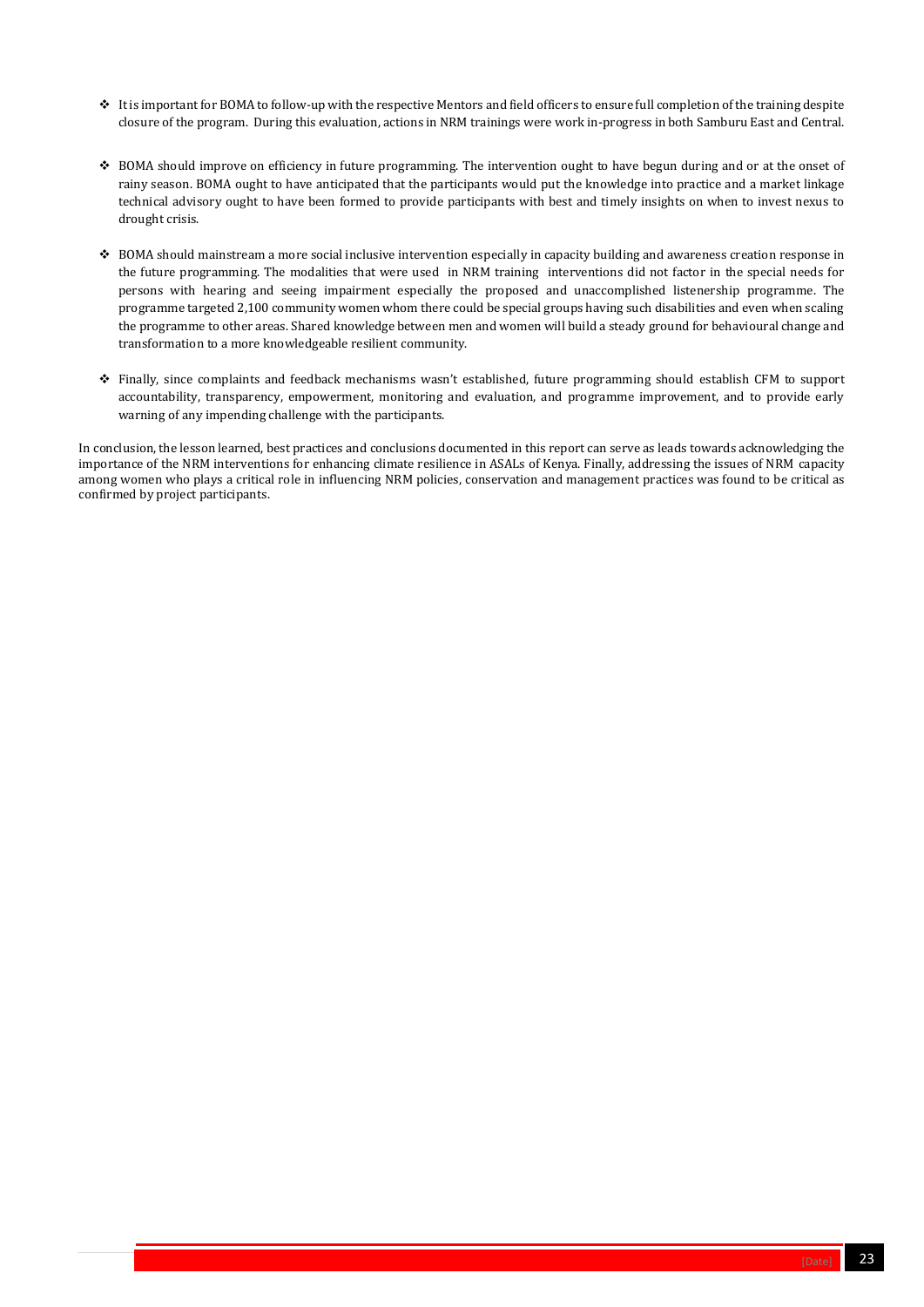# **Appendix 1: Activity Matrix**

#### **Objective 1: Increase BOMA's capacity to embed best practice NRM and climate resilience learning in its programs**

- Engage BOMA graduates and develop a NRM and climate resilience training curriculum for BOMA participants on community rights in NRM, climate-supportive and climate-resilient livelihoods and women's rights. It is likely that the curriculum will include livestock health and nutrition, pasture and range use and improvement, growing fodder for use and market, fodder banking, water use and storage, veterinary drugs and services, producing and selling enriched feed and establishing fodder banks for use and sale during dry times. The curriculum will be guided by experiential learning tools and based on participatory methodology.
- Train at least 30 BOMA mentors and field officers to deliver the new training curriculum using best practice in adult learning for low literacy populations.
- Develop a learning agenda to incorporate NRM and climate resilience learning into 100% of BOMA's projects throughout the ASALs.
- Develop an end-of-project document outlining the model, key lessons learned and strategies for incorporating NRM, climate resilience and advocacy activities in other programs.
- Share project learning with national and county governments and other NRM stakeholders in fora such as County Steering Group meetings, the Partnership for Resilience and Economic Growth, the ASALs Stakeholders Forum, Grazing for Change, Sankalp Africa and other relevant research, academic and policy forums and conference.
- Share learnings from the project with relevant communities of practice including other CJRF grantees and the Bill and Melinda Gates Foundation Women and Girls at the Centre of Development Learning Cluster.

#### **Objective 2: Increase the capacity of 2,100 BOMA women to influence NRM policy and gain access to climate NRM and resilience information and services** Test, Learn, Refine, Implement (first 4-6 months)

- Conduct a participatory consultation with women in extreme poverty on their concerns and experiences with traditional and government led NRM policies and practices.
- Assess existing government policies, plans and available technical assistance in Samburu County on traditional NRM management structures, climate resilience and NRM improvement programs, as well as INGO and donor initiatives through consultations with County government entities and other NRM stakeholders (click to see an initial assessment of current policy environment and list of laws and policies relevant to the project).
- Solicit insights and learning from Mercy Corps and other NGOs on their work on climate resilience and traditional rangeland management structures, the successes and challenges of EMCs in Wajir County, women's role in those processes, and potential points of influence to promote improved NRM policies and practices in Samburu.
- Facilitate a consultative process among NRM stakeholders, including pastoral women and men, Samburu County Government and County Environment Committees, to identify and develop a consensus around the optimal structure for improved community-based NRM that integrates women's voices, whether that is the EMC, the new community-based resource center for climate change, grazing committees or other.
- Refine project design and lay out the learning agenda at month six. We will pause and reflect quarterly, with input from local stakeholders, to test if our hypotheses and theory of change remain valid. Taking this learning and adapting approach ensures activities in this dynamic environment are informed by current assumptions and can achieve project outcomes and that the learning agenda evolves to capture the most important learnings.

#### <span id="page-23-0"></span>Training and Capacity Building

- Train 900 REAP graduates in Samburu County as well as the 2,100 Objective 3 participants on climate change, NRM, community rights in NRM and women's rights.
- Support 2,100 women to participate in local structures (EMCs/other) to engage with county government on NRM priorities.
- Support the County government in the establishment of appropriate structure, by mobilizing communities, facilitating communication and ensuring women are significantly represented in membership as well as leadership positions.

#### Advocacy

- Conduct workshops with REAP participants and NRM, community and government, stakeholders in Samburu County to identify key changes and services needed in local NRM.
- Support the newly formed Natural Resource Management Committees (the water and land use committees) to conduct community outreach forums (barazas) to validate those key changes and incorporate them in community plans.
- Train REAP participants and their communities on effective advocacy strategies to engage county government on priority community NRM issues
- Train and support the local NRM committees and REAP savings groups to act collectively, advocate for equitable distribution and sustainable use of local natural resources and seek county government support.
- Establish effective information dissemination and communication channels for NRM stakeholders, including radio broadcasts, public meetings and participants' savings groups, to increase public awareness of County and local community NRM work, potential climate hazards, National Disaster Management Authority (NDMA) advisories and relevant issues.

Objective 3: Empower 2,100 of the poorest women in Samburu County to graduate from extreme poverty, develop more climate-resilient livelihoods, and participate in local NRM

- Train 2,100 participants on improved arid lands NRM practices including resource mapping, communal land use planning, water resource management, climate change adaption, conflict management and drought early warning.
- Provide 2,100 women a package of livelihood support services including business and gender focused life skills training, market linkages, asset transfers and two years of mentorship through REAP.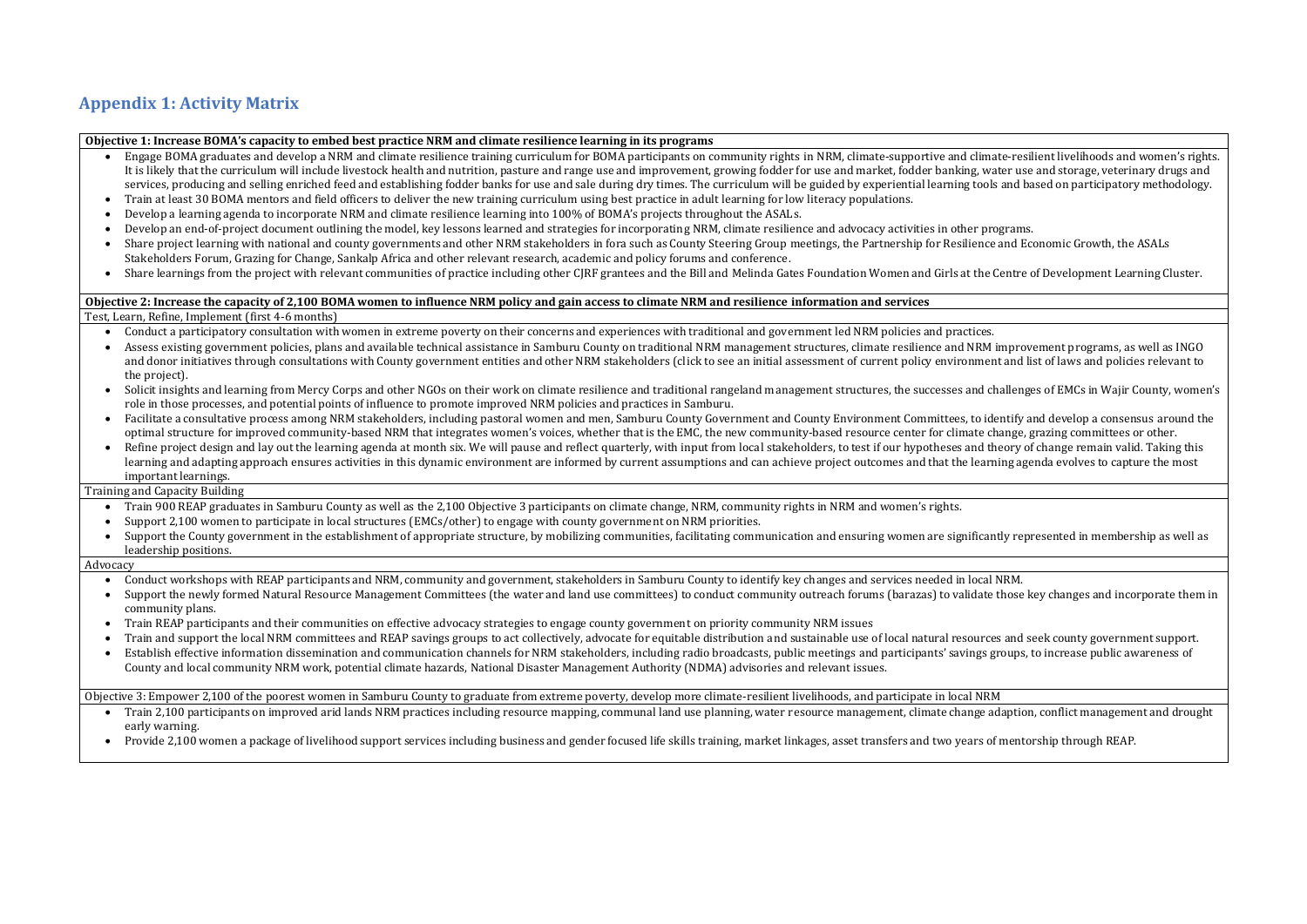# <span id="page-24-0"></span>**Appendix 2: Key Informant Interview**

| No:              | <b>Location/County</b>               | <b>Designation</b>                                          | <b>Key personnel</b> | <b>DATE OF interview</b>  |
|------------------|--------------------------------------|-------------------------------------------------------------|----------------------|---------------------------|
| $\mathbf{1}$     | <b>BOMA Project</b>                  | <b>Country Program Director</b>                             | Sam Owili            |                           |
| $\mathbf{2}$     | <b>BOMA Project</b>                  | Program Coordinator/Officer                                 | Dorcas Ekalale       | 20th/2/2022               |
| 3                | <b>BOMA Project</b>                  | Market System and NRM                                       | David Kanda          |                           |
| $\boldsymbol{4}$ | Branches (Samburu cluster<br>office) | Cluster programme manager                                   | Tom Lenaruti         | 20th/2/2022               |
| $5\phantom{1}$   | Branches (Samburu cluster<br>office) | Cluster Field Officer                                       | Sarah Lenasunya      | 17th/2/2022               |
| 6                | Branches (Samburu cluster<br>office) | Linkages Officer                                            | Jacqueline Leshornai | 17th/2/2022               |
| $\overline{7}$   | Branches (Samburu cluster<br>office) | Mentor                                                      | Fred Lelelit         | 19th/2/2022               |
| 8                | <b>County Government</b>             | Ministry of environment water and energy                    | John lediipo Jamaica | 21st/2/2022               |
| 9                | <b>County Government</b>             | NDMA coordinator                                            | Alex Leseketeti      | 21 <sup>st</sup> /2/2022  |
| 10               | <b>County Government</b>             | Samburu conservator KFS                                     | Charles Ochieng      | 18th/2/2022               |
| 11               | <b>County Government</b>             | County Department of livestock and<br>fisheries             | Francis K.Ng'ang'a   | 21 <sup>st</sup> / 2/2022 |
| 12               | <b>Community NRM structures</b>      | <b>Community Forest Association -Naramat</b><br><b>CFAs</b> | Douglas Leboiyare    | 18th/2/2022               |
| 13               | Private Investors                    | Dairy cooperative                                           | Julius Lampaa        | 18th/2/2022               |
| 14               | Private sector                       | <b>Apiculture Cooperative</b>                               | John Lelesiit        | 18th/2/2022               |
| 15               | UN agency                            | FAO-Kenya                                                   | Kambaki Lalaikipiani |                           |
| <b>16</b>        | Partner NGOs                         | <b>MERCY CORPS</b>                                          | Lesingiran Timothy   | 17th/2/2022               |
| 17               | Partner NGOs                         | <b>IMPACT</b> field office admin                            | Priscila Senteina    | 17th/2/2022               |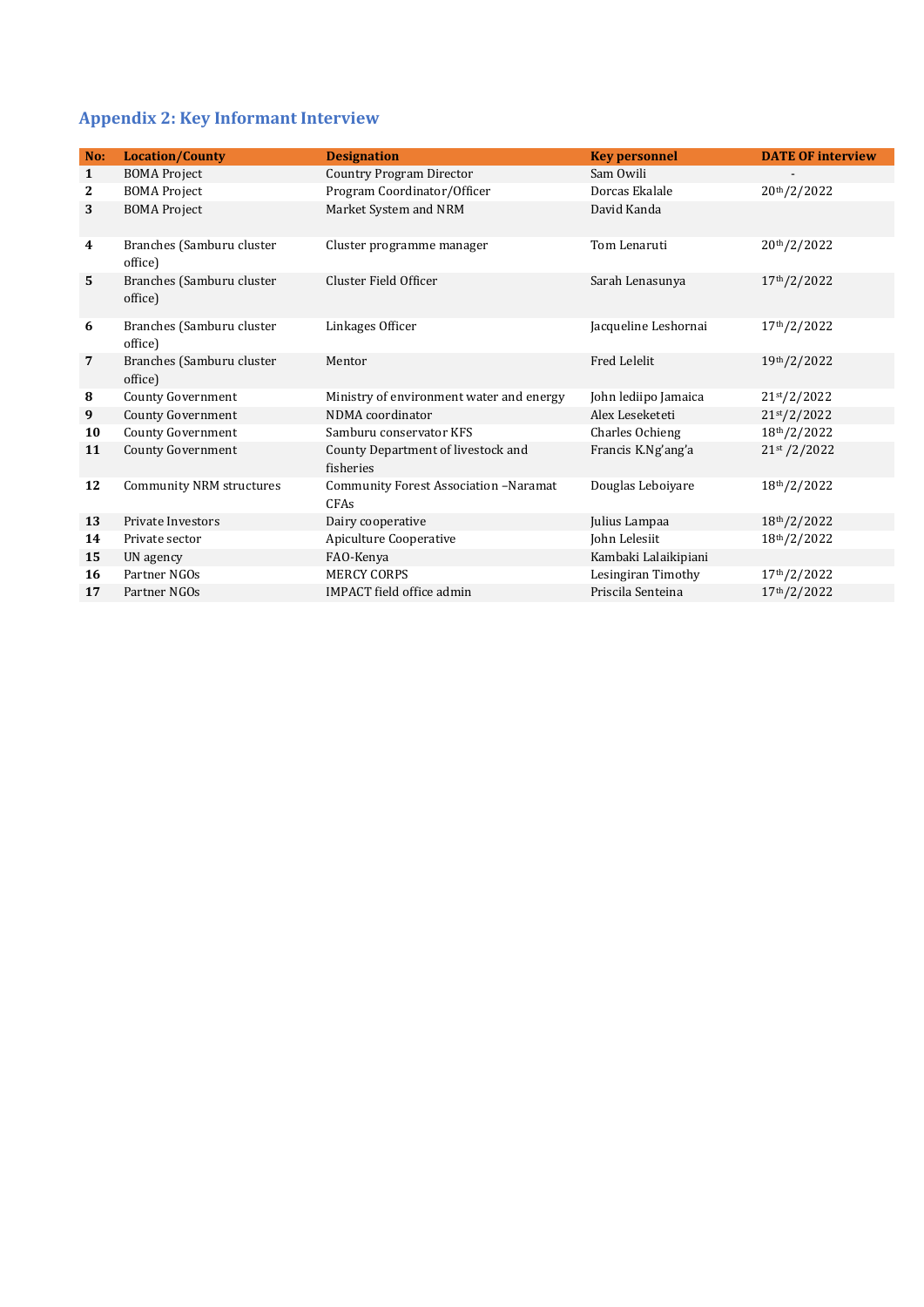# <span id="page-25-0"></span>**Appendix 3: Evaluation Tools**

| HH Survey tool              | W<br>HH Tool revised<br>11.02.2022.docx                    |
|-----------------------------|------------------------------------------------------------|
| <b>BOMA and partner KII</b> | M≣<br><b>BOMA</b><br>Implementing staff I                  |
| County government KII       | $w =$<br>KII - Government<br>stakeholders 09.02.           |
| FGD guide                   | $\overline{\mathbf{w}}$<br>FGD-CJRF<br>Guide_project_Final |